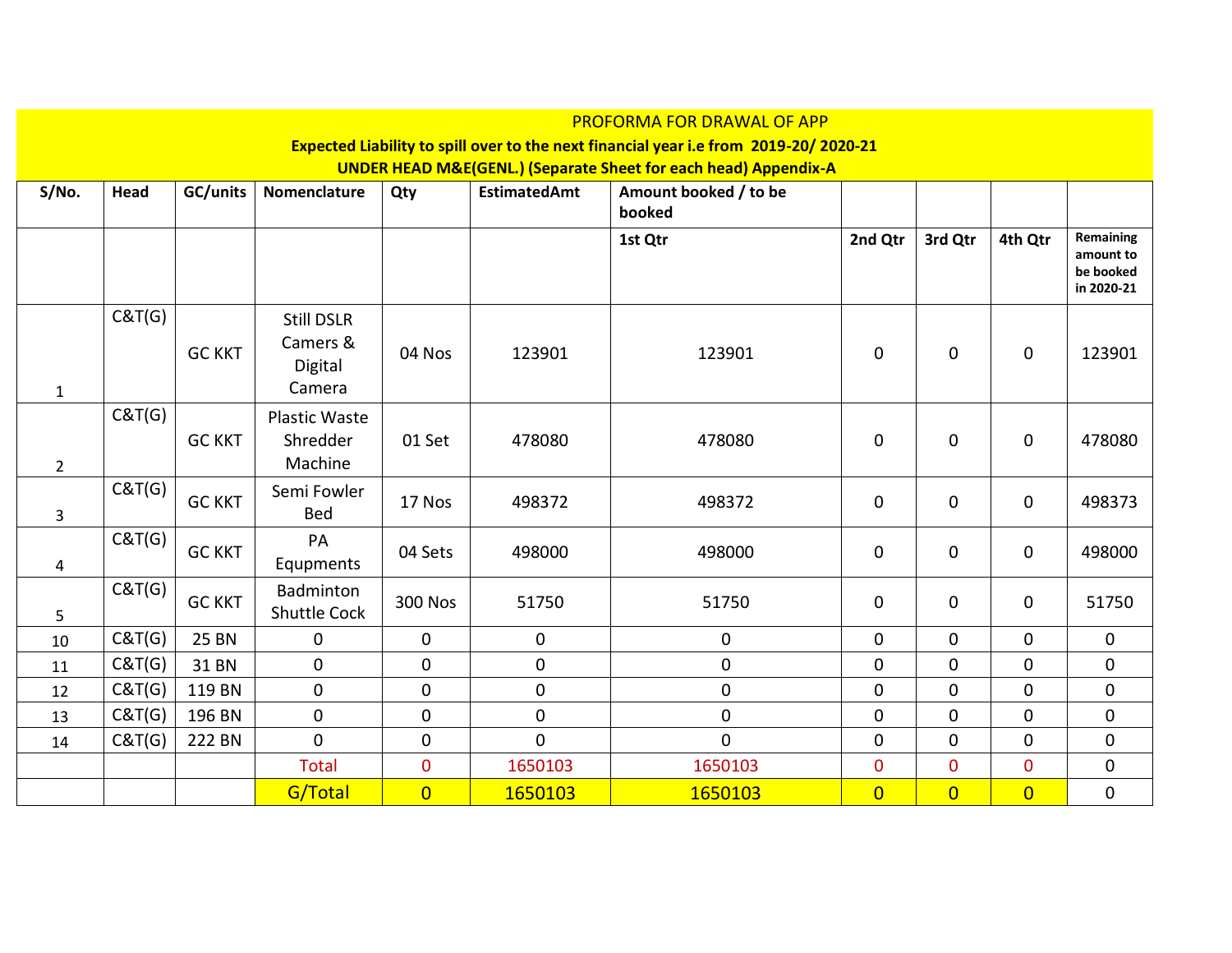|                | PROFORMA FOR DRAWAL OF APP<br>Expected Liability to spill over to the next financial year i.e from 2019-20/2020-21 |               |                      |       |              |                                                                            |             |     |             |                        |
|----------------|--------------------------------------------------------------------------------------------------------------------|---------------|----------------------|-------|--------------|----------------------------------------------------------------------------|-------------|-----|-------------|------------------------|
|                |                                                                                                                    |               |                      |       |              |                                                                            |             |     |             |                        |
|                |                                                                                                                    |               |                      |       |              | <b>UNDER HEAD C&amp;T(GENL.) (Separate Sheet for each head) Appendix-A</b> |             |     |             |                        |
| S/No.          | Head                                                                                                               | GC/units      | Nomenclature         | Qty   | EstimatedAmt | Amount booked / to be                                                      |             |     |             |                        |
|                |                                                                                                                    |               |                      |       |              |                                                                            |             |     |             |                        |
|                |                                                                                                                    |               |                      |       |              | 1st Qtr                                                                    | 2nd         | 3rd | 4th         | Remaining<br>booked in |
|                |                                                                                                                    |               |                      |       |              |                                                                            |             |     |             |                        |
|                |                                                                                                                    |               |                      |       |              |                                                                            |             |     |             |                        |
|                | C&T(G)                                                                                                             | <b>GC KKT</b> | Kit Bag              | 5899  | 1356770      | 1356770                                                                    | $\mathbf 0$ | 0   | $\mathbf 0$ | 1356770                |
| $\mathbf{1}$   |                                                                                                                    |               |                      |       |              |                                                                            |             |     |             |                        |
|                | C&T(G)                                                                                                             | <b>GC KKT</b> | <b>Tactical Boot</b> | 2144  | 1970336      | 1970336                                                                    | $\mathbf 0$ | 0   | $\mathbf 0$ | 1970336                |
| $\overline{2}$ |                                                                                                                    |               | <b>Black</b>         |       |              |                                                                            |             |     |             |                        |
|                | C&T(G)                                                                                                             | <b>GC KKT</b> | Jungle Shoes         | 13739 | 9933297      | 9933297                                                                    | $\mathbf 0$ | 0   | $\mathbf 0$ | 9933297                |
| 3              |                                                                                                                    |               |                      |       |              |                                                                            |             |     |             |                        |
|                | C&T(G)                                                                                                             | <b>GC KKT</b> | Dragon Light         | 20    | 179700       | 179700                                                                     | $\mathbf 0$ | 0   | $\mathbf 0$ | 179700                 |
| 4              |                                                                                                                    |               |                      |       |              |                                                                            |             |     |             |                        |
|                | C&T(G)                                                                                                             | <b>GC KKT</b> | Concertina           | 540   | 884431       | 884431                                                                     | $\mathbf 0$ | 0   | $\mathbf 0$ | 884431                 |
| 5              |                                                                                                                    |               | Coil                 |       |              |                                                                            |             |     |             |                        |
|                | C&T(G)                                                                                                             | <b>GC KKT</b> | <b>Barrack</b>       | 90    | 634026       | 634026                                                                     | 0           | 0   | $\mathbf 0$ | 634026                 |
| 6              |                                                                                                                    |               | rniture              |       |              |                                                                            |             |     |             |                        |
|                | C&T(G)                                                                                                             | <b>GC KKT</b> | Steel Almirah        | 57    | 537540       | 537540                                                                     | 0           | 0   | $\mathbf 0$ | 537540                 |
| $\overline{7}$ |                                                                                                                    |               | etal Rack            |       |              |                                                                            |             |     |             |                        |
|                | C&T(G)                                                                                                             | <b>GC KKT</b> | Cotton               | 17000 | 171700       | 171700                                                                     | $\mathbf 0$ | 0   | $\mathbf 0$ | 171700                 |
| 8              |                                                                                                                    |               | lewar                |       |              |                                                                            |             |     |             |                        |
|                | C&T(G)                                                                                                             |               | Various type         |       |              |                                                                            |             |     |             |                        |
|                |                                                                                                                    | <b>GC KKT</b> | ctric Wire           |       | 882350       | 882350                                                                     | 0           | 0   | $\mathbf 0$ | 882350                 |
| 9              |                                                                                                                    |               |                      |       |              |                                                                            |             |     |             |                        |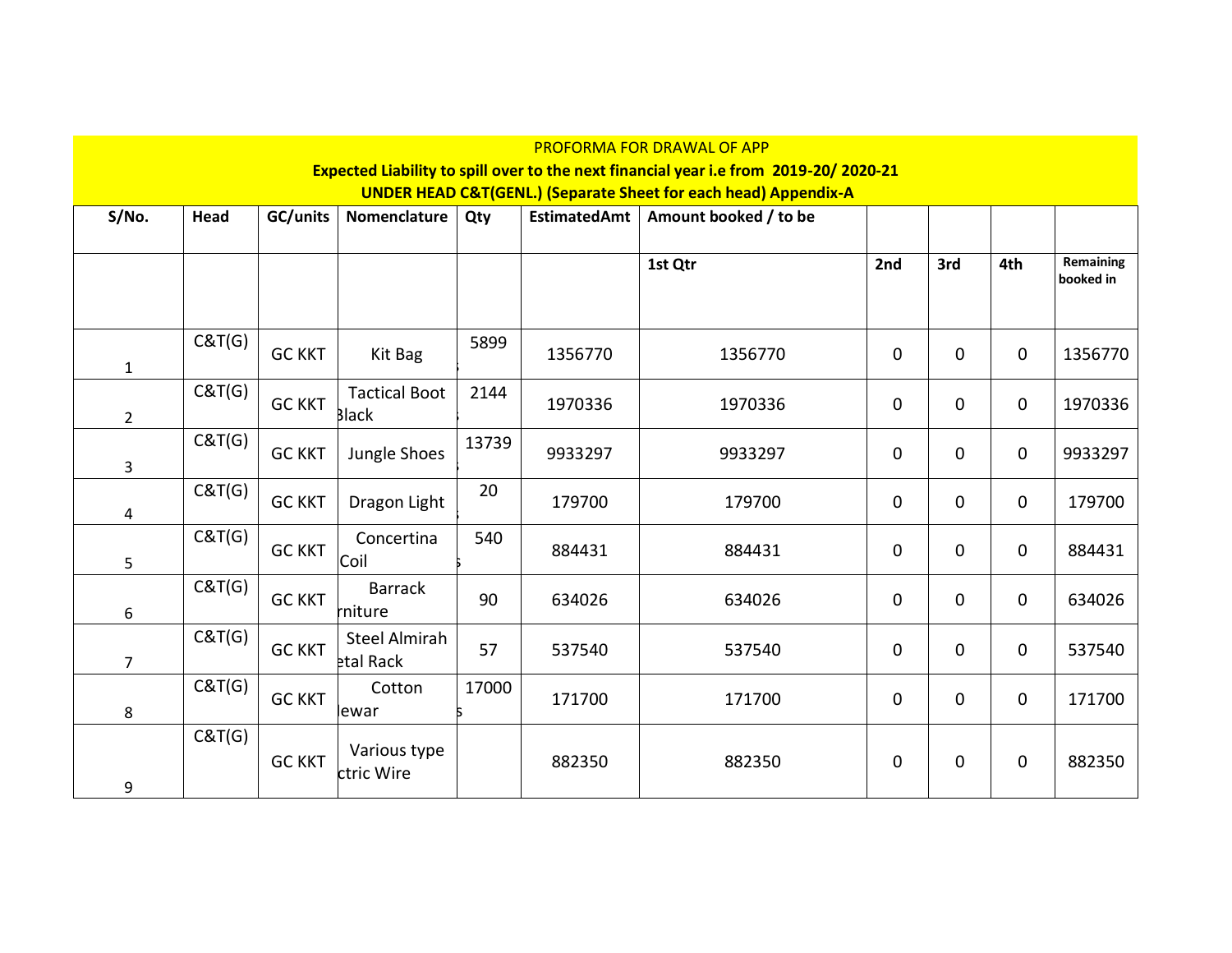| 10 | C&T(G) | <b>GC KKT</b> | <b>HDPE</b> sheets<br>allies | 200   | 365413  | 365413  | $\mathbf 0$ | 0 | $\mathbf 0$ | 365413  |
|----|--------|---------------|------------------------------|-------|---------|---------|-------------|---|-------------|---------|
| 11 | C&T(G) | <b>GC KKT</b> | <b>LED Flood</b><br>lights   | 240   | 2447000 | 2447000 | 0           | 0 | $\mathbf 0$ | 2447000 |
| 12 | C&T(G) | <b>GC KKT</b> | Led Street<br>.ight          | 250   | 1419500 | 1419500 | $\mathbf 0$ | 0 | $\mathbf 0$ | 1419500 |
| 13 | C&T(G) | <b>GC KKT</b> | Solar Light<br>Fittings      | 16    | 496000  | 496000  | $\mathbf 0$ | 0 | $\mathbf 0$ | 496000  |
| 14 | C&T(G) | <b>GC KKT</b> | Coir Foam<br>attress         | 55    | 273500  | 273500  | $\mathbf 0$ | 0 | $\mathbf 0$ | 273500  |
| 15 | C&T(G) | <b>GC KKT</b> | <b>Boom Barrier</b>          | 02    | 396000  | 396000  | $\mathbf 0$ | 0 | $\mathbf 0$ | 396000  |
| 16 | C&T(G) | <b>GC KKT</b> | <b>CCTV</b><br>onitor        | 07    | 136500  | 136500  | 0           | 0 | $\mathbf 0$ | 136500  |
| 17 | C&T(G) | <b>GC KKT</b> | <b>Barbed Wire</b>           | 275   | 993304  | 993304  | $\mathbf 0$ | 0 | $\mathbf 0$ | 993304  |
| 18 | C&T(G) | <b>GC KKT</b> | Pistol Pouch<br>hthetic      |       | 44413   | 44413   | 0           | 0 | $\mathbf 0$ | 44413   |
| 19 | C&T(G) | <b>GC KKT</b> | Electrical<br>tems           | 04    | 361226  | 361226  | $\mathbf 0$ | 0 | $\mathbf 0$ | 361226  |
| 20 | C&T(G) | <b>GC KKT</b> | Armoured<br>Various sizes    | Mtrs  | 979045  | 979045  | $\mathbf 0$ | 0 | $\mathbf 0$ | 979045  |
| 21 | C&T(G) | <b>GC KKT</b> | Sand Bag                     | 21000 | 442800  | 442800  | $\mathbf 0$ | 0 | $\mathbf 0$ | 442800  |
| 22 | C&T(G) | <b>GC KKT</b> | Various size<br>on Picket    | 1600  | 1358506 | 1358506 | $\mathbf 0$ | 0 | $\mathbf 0$ | 1358506 |
| 23 | C&T(G) | <b>GC KKT</b> | Desert Air<br>ooler          | 50    | 416550  | 416550  | 0           | 0 | $\mathbf 0$ | 416550  |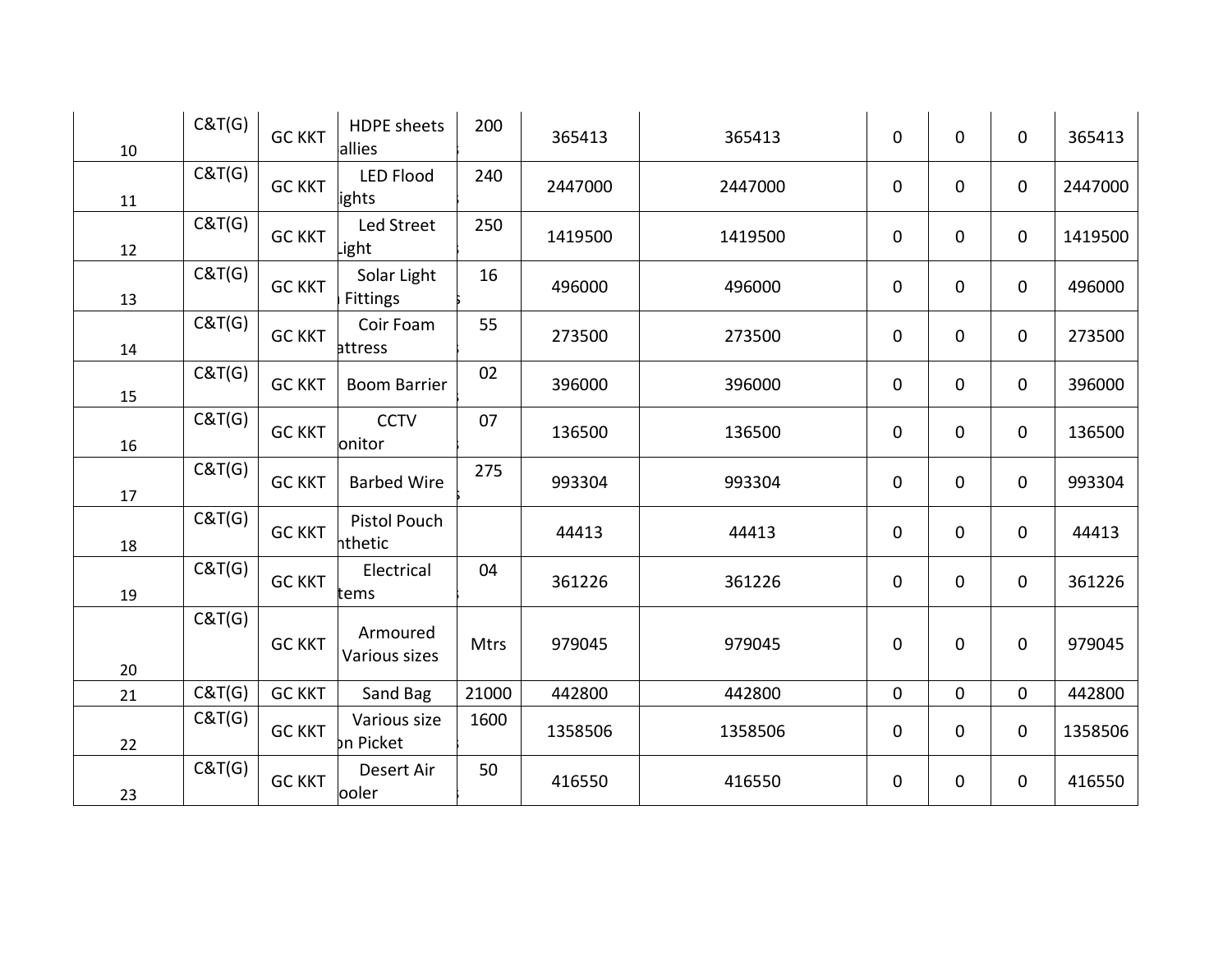| 24 | C&T(G) | <b>GC KKT</b> | Under Veh<br>th Mirror | 4              | 32596       | 32596    | 0              | 0              | 0              | 32596 |
|----|--------|---------------|------------------------|----------------|-------------|----------|----------------|----------------|----------------|-------|
| 25 | C&T(G) | <b>25 BN</b>  | 0                      | 0              | 0           | 0        | 0              | 0              | 0              | 0     |
| 26 | C&T(G) | 31 BN         | 0                      | 0              |             |          | 0              | 0              | 0              |       |
| 27 | C&T(G) | 119 BN        |                        | 0              |             |          | 0              | 0              | 0              |       |
| 28 | C&T(G) | 196 BN        | $\mathbf{0}$           | 0              |             | 0        | 0              | 0              | 0              |       |
| 29 | C&T(G) | 222 BN        | $\mathbf{0}$           | 0              |             | 0        | 0              | 0              | 0              |       |
|    |        |               | <b>Total</b>           | $\mathbf 0$    | $2.7E + 07$ | 26712503 | 0              | 0              | 0              |       |
|    |        |               | G/Total                | $\overline{0}$ | $2.7E + 07$ | 26712503 | $\overline{0}$ | $\overline{0}$ | $\overline{0}$ |       |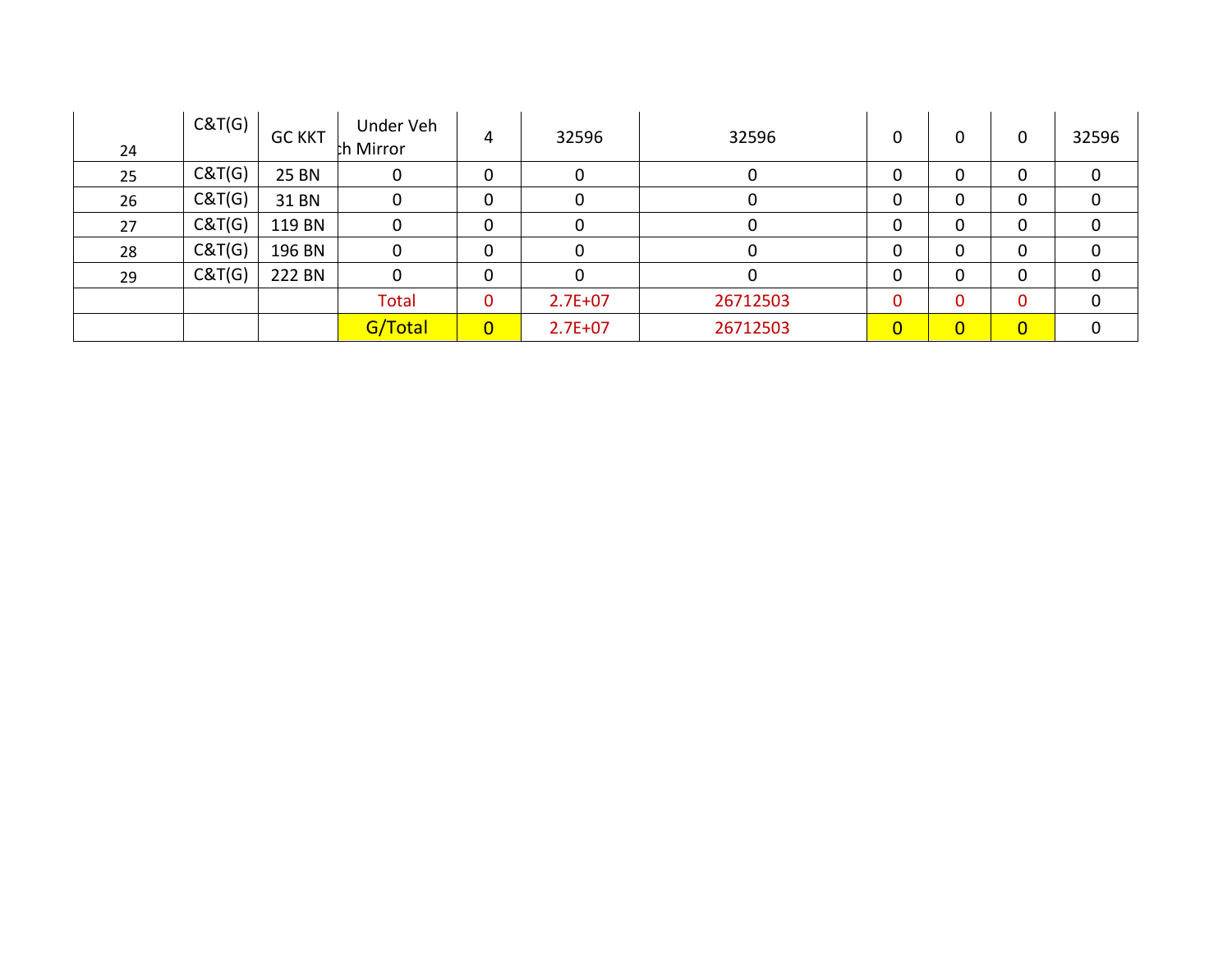## **New Procurement for 2020-21- UNDER HEAD C&T (GENL.)**

| S/No.          | <b>Head</b> | <b>GC/units</b> | <b>Nomenclature</b>                | Qty                 | <b>Estimated</b><br><b>Amt</b> | Amount booked / to be booked |             |          |             |                                              |
|----------------|-------------|-----------------|------------------------------------|---------------------|--------------------------------|------------------------------|-------------|----------|-------------|----------------------------------------------|
|                |             |                 |                                    |                     |                                | 1st Qtr                      | 2nd Qtr     | 3rd Qtr  | 4th Qtr     | <b>Remark if any</b>                         |
|                |             |                 |                                    |                     |                                |                              |             |          |             |                                              |
| $\mathbf{1}$   | C&T(G)      | <b>GC KKT</b>   | Kit Bag                            | 1226<br><b>Nos</b>  | 250000                         | $\pmb{0}$                    | $\mathbf 0$ | 250000   | $\mathbf 0$ |                                              |
| $\overline{2}$ | C&T(G)      | <b>GC KKT</b>   | Synthetic<br>Waist<br><b>Belt</b>  | 10288<br><b>Nos</b> | 1900000                        | $\mathbf 0$                  | $\mathbf 0$ | 1900000  | $\mathbf 0$ |                                              |
| $\overline{3}$ | C&T(G)      | <b>GC KKT</b>   | Blanket (EIC)                      | 592<br><b>Nos</b>   | 500000                         | $\mathbf 0$                  | $\mathbf 0$ | 500000   | $\mathbf 0$ |                                              |
| 4              | C&T(G)      | <b>GC KKT</b>   | Jungle Shoes                       | 17146<br><b>Nos</b> | 13000000                       | $\mathbf 0$                  | $\mathbf 0$ | 13000000 | $\mathbf 0$ | Procurement of 05<br>Vetted Kit and Clothing |
| 5              | C&T(G)      | <b>GC KKT</b>   | Coir<br>Ruberized<br>Mattress      | 1364<br><b>Nos</b>  | 5500000                        | $\pmb{0}$                    | $\pmb{0}$   | 5500000  | $\mathbf 0$ | items for the Prov.<br>Cycle 2019-21         |
| 6              | C&T(G)      | <b>GC KKT</b>   | <b>Electric Ceiling Fan</b>        | <b>Nos</b>          | 850000                         | 200000                       | 300000      | 100000   | 250000      | <b>DO</b>                                    |
| $\overline{7}$ | C&T(G)      | <b>GC KKT</b>   | <b>Steel Folding Cots</b>          | <b>Nos</b>          | 1050000                        | 200000                       | 400000      | 100000   | 350000      | DO                                           |
| 8              | C&T(G)      | <b>GC KKT</b>   | Polythene Sheet                    | <b>Nos</b>          | 500000                         | 100000                       | 200000      | 100000   | 100000      | <b>DO</b>                                    |
| 9              | C&T(G)      | <b>GC KKT</b>   | Stiching meterials                 | <b>Nos</b>          | 500000                         | 100000                       | 200000      | 100000   | 100000      | <b>DO</b>                                    |
| 10             | C&T(G)      | <b>GC KKT</b>   | Body<br>Steel<br>Evaporative       | <b>Nos</b>          | 600000                         | 100000                       | 200000      | 100000   | 200000      | DO                                           |
| 11             | C&T(G)      | <b>GC KKT</b>   | Various Type of<br>security lights | <b>Nos</b>          | 1050000                        | 200000                       | 300000      | 150000   | 400000      | <b>DO</b>                                    |
| 12             | C&T(G)      | <b>GC KKT</b>   | of<br>Various Type<br>Led Bulb     | <b>Nos</b>          | 850000                         | 150000                       | 300000      | 100000   | 300000      | <b>DO</b>                                    |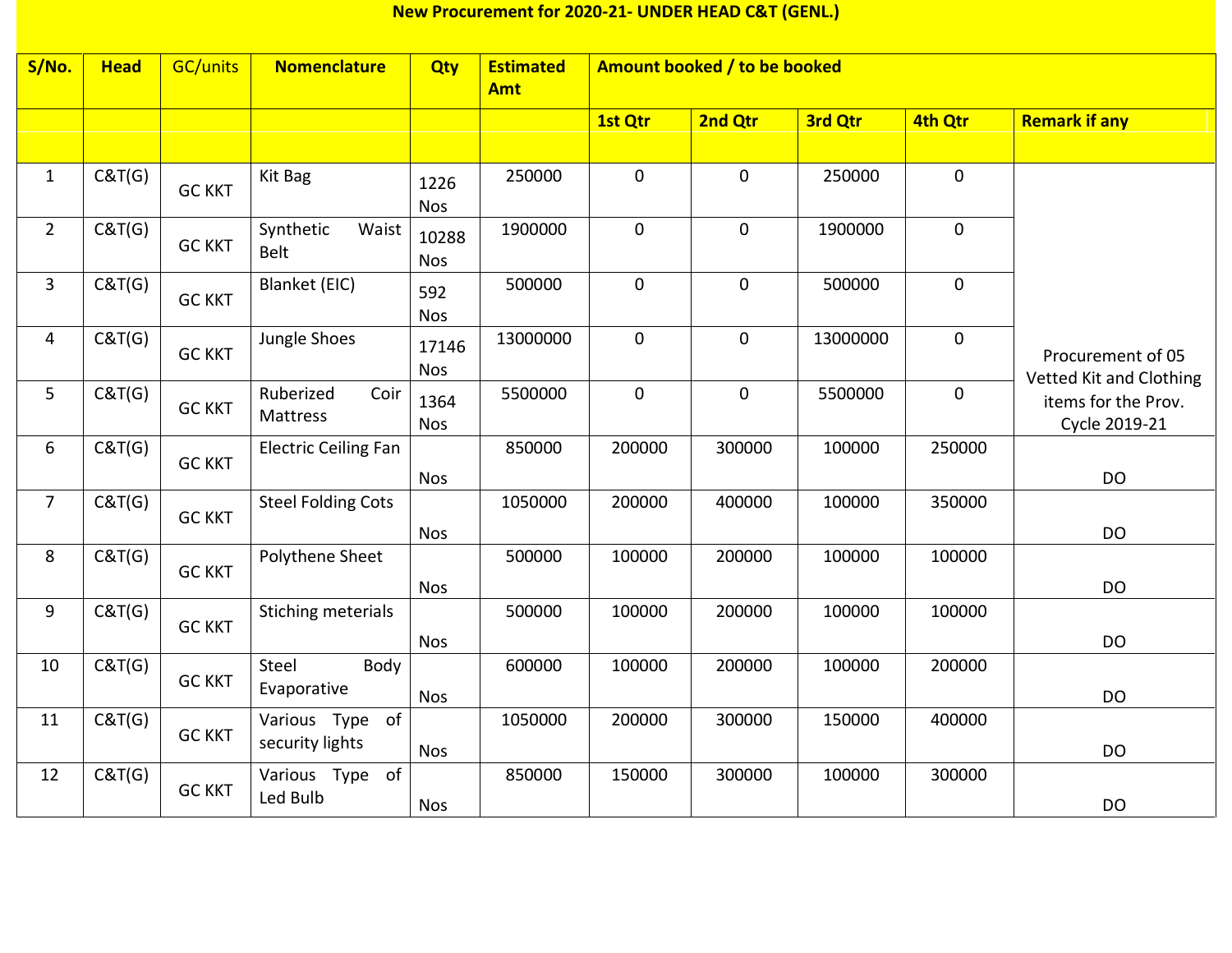| 13 | C&T(G) | <b>GC KKT</b> | Plywood                  |            | 1100000 | 200000 | 400000 | 300000         | 200000 |                         |
|----|--------|---------------|--------------------------|------------|---------|--------|--------|----------------|--------|-------------------------|
|    |        |               |                          | <b>Nos</b> |         |        |        |                |        | DO                      |
| 14 | C&T(G) |               | <b>Plastic Table</b>     |            | 500000  | 100000 | 200000 | 100000         | 100000 |                         |
|    |        | <b>GC KKT</b> |                          | <b>Nos</b> |         |        |        |                |        | <b>DO</b>               |
| 15 | C&T(G) |               | <b>Defense Materials</b> |            | 1000000 | 200000 | 400000 | 100000         | 300000 |                         |
|    |        | <b>GC KKT</b> |                          | <b>Nos</b> |         |        |        |                |        | <b>DO</b>               |
| 16 | C&T(G) |               | Other<br>Essential       |            | 1000000 | 200000 | 400000 | 100000         | 300000 |                         |
|    |        | <b>GC KKT</b> | Store                    | <b>Nos</b> |         |        |        |                |        | <b>DO</b>               |
| 17 | C&T(G) |               | <b>Electic Cable</b>     |            | 950000  | 200000 | 300000 | 200000         | 250000 |                         |
|    |        | <b>GC KKT</b> |                          | <b>Nos</b> |         |        |        |                |        | DO                      |
| 18 | C&T(G) |               | <b>Ballis</b>            |            | 800000  | 150000 | 250000 | 100000         | 300000 |                         |
|    |        | <b>GC KKT</b> |                          | <b>Nos</b> |         |        |        |                |        | DO                      |
| 19 | C&T(G) |               | Iron Pipe                |            | 750000  | 150000 | 350000 | $\mathbf 0$    | 250000 |                         |
|    |        | <b>GC KKT</b> |                          | <b>Nos</b> |         |        |        |                |        | <b>DO</b>               |
| 20 | C&T(G) |               | Agro net                 |            | 600000  | 150000 | 250000 | $\mathbf 0$    | 200000 |                         |
|    |        | <b>GC KKT</b> |                          | <b>Nos</b> |         |        |        |                |        | <b>DO</b>               |
| 21 | C&T(G) |               | Furniture Items          |            | 1100000 | 200000 | 400000 | 200000         | 300000 |                         |
|    |        | <b>GC KKT</b> |                          | <b>Nos</b> |         |        |        |                |        | <b>DO</b>               |
| 22 | C&T(G) |               | <b>Stitching Charges</b> |            | 1200000 | 200000 | 400000 | 100000         | 500000 |                         |
|    |        | <b>GC KKT</b> |                          | <b>Nos</b> |         |        |        |                |        | <b>DO</b>               |
| 23 | C&T(G) |               | defence<br>Camp          |            | 1000000 | 200000 | 400000 | 200000         | 200000 | As on requirement basis |
|    |        | <b>GC KKT</b> | material                 | <b>Nos</b> |         |        |        |                |        |                         |
| 24 | C&T(G) |               | Galvanize sheet          | <b>Nos</b> | 500000  | 100000 | 200000 | $\overline{0}$ | 200000 |                         |
|    |        | <b>GC KKT</b> |                          |            |         |        |        |                |        | <b>DO</b>               |
| 47 | C&T(G) |               | defence<br>Camp          |            | 1000000 | 200000 | 400000 | 200000         | 200000 | As on requirement basis |
|    |        | <b>25 BN</b>  | material                 | 0          |         |        |        |                |        |                         |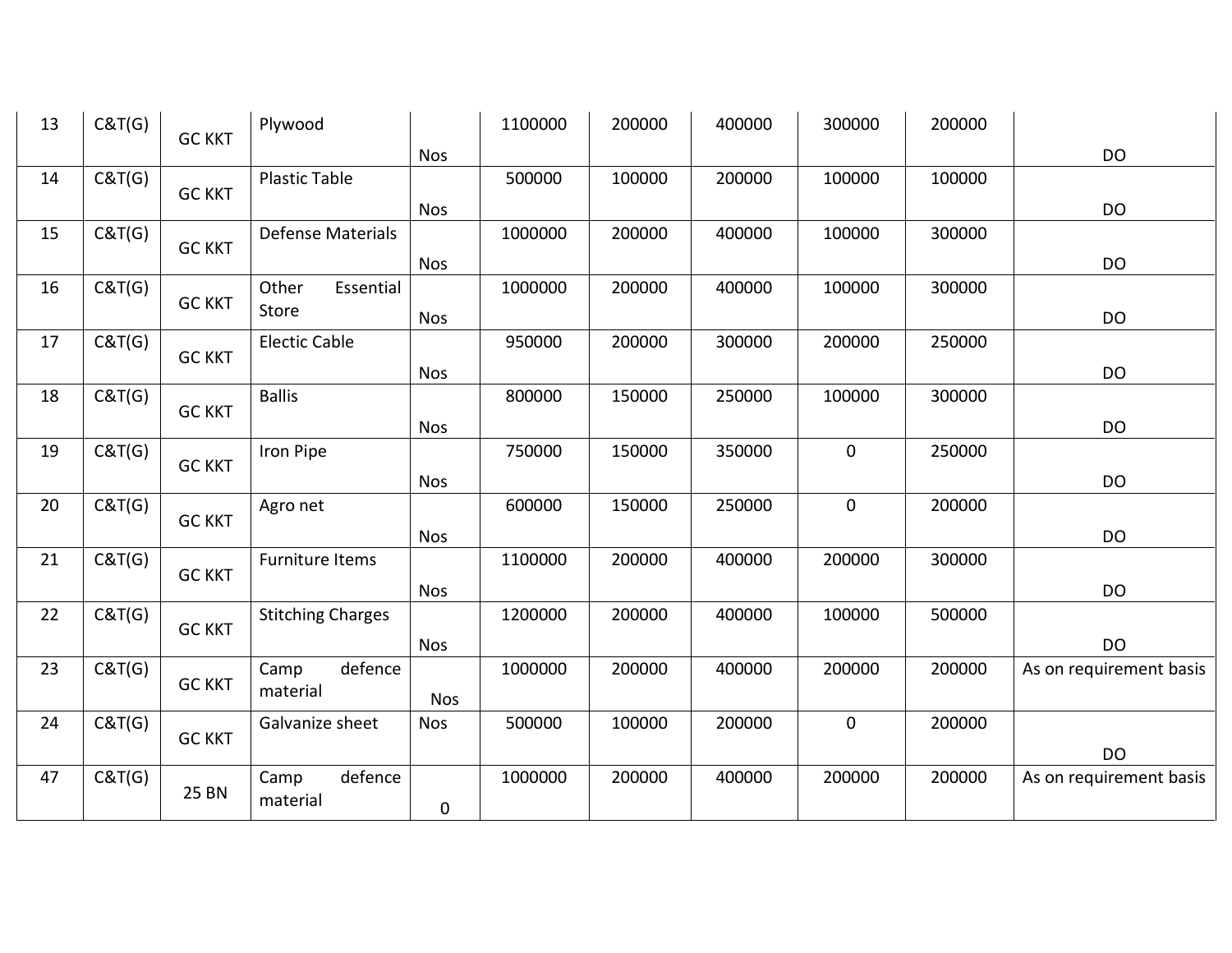| 48 | C&T(G) | <b>25 BN</b> | Security<br>Camp<br>Light | $\mathbf 0$         | 500000 | 300000      | $\pmb{0}$   | $\pmb{0}$   | 200000       | Do                      |
|----|--------|--------------|---------------------------|---------------------|--------|-------------|-------------|-------------|--------------|-------------------------|
| 49 | C&T(G) | <b>25 BN</b> | Tin Sheet                 | $\mathsf{O}\xspace$ | 500000 | $\mathbf 0$ | 200000      | 300000      | $\mathbf{0}$ | Do                      |
| 50 | C&T(G) | 25 BN        | <b>Electric Cable</b>     | $\pmb{0}$           | 200000 | 100000      | $\mathbf 0$ | $\mathbf 0$ | 100000       | Do                      |
| 51 | C&T(G) | <b>25 BN</b> | <b>Ballies</b>            | $\pmb{0}$           | 400000 | 200000      | $\pmb{0}$   | $\pmb{0}$   | 200000       | Do                      |
| 52 | C&T(G) | 25 BN        | Iron Pipe                 | $\pmb{0}$           | 500000 | 200000      | $\mathbf 0$ | 100000      | 200000       | Do                      |
| 53 | C&T(G) | <b>25 BN</b> | Polythene Sheet           | $\pmb{0}$           | 300000 | 100000      | $\pmb{0}$   | $\mathbf 0$ | 200000       | Do                      |
| 54 | C&T(G) | <b>25 BN</b> | Agro net                  | $\pmb{0}$           | 300000 | $\mathbf 0$ | 100000      | $\pmb{0}$   | 200000       | Do                      |
| 55 | C&T(G) | <b>25 BN</b> | Furniture Items           | $\pmb{0}$           | 300000 | $\mathbf 0$ | 100000      | $\pmb{0}$   | 200000       | Do                      |
| 56 | C&T(G) | 31 BN        | <b>Defense Materials</b>  | $\pmb{0}$           | 300000 | 300000      | $\mathbf 0$ | $\mathbf 0$ | $\mathbf 0$  | As on requirement basis |
| 57 | C&T(G) | 31 BN        | <b>Tin Sheet</b>          | $\pmb{0}$           | 150000 | 100000      | $\pmb{0}$   | 50000       | $\pmb{0}$    | Do                      |
| 58 | C&T(G) | 31 BN        | <b>Ballis</b>             | $\pmb{0}$           | 100000 | 100000      | $\mathbf 0$ | $\pmb{0}$   | $\pmb{0}$    | Do                      |
| 59 | C&T(G) | 31 BN        | Iron Pipe                 | $\pmb{0}$           | 100000 | 100000      | $\mathbf 0$ | $\mathbf 0$ | $\pmb{0}$    | Do                      |
| 60 | C&T(G) | 31 BN        | Polythene Sheet           | $\pmb{0}$           | 50000  | $\pmb{0}$   | $\pmb{0}$   | 50000       | $\pmb{0}$    | Do                      |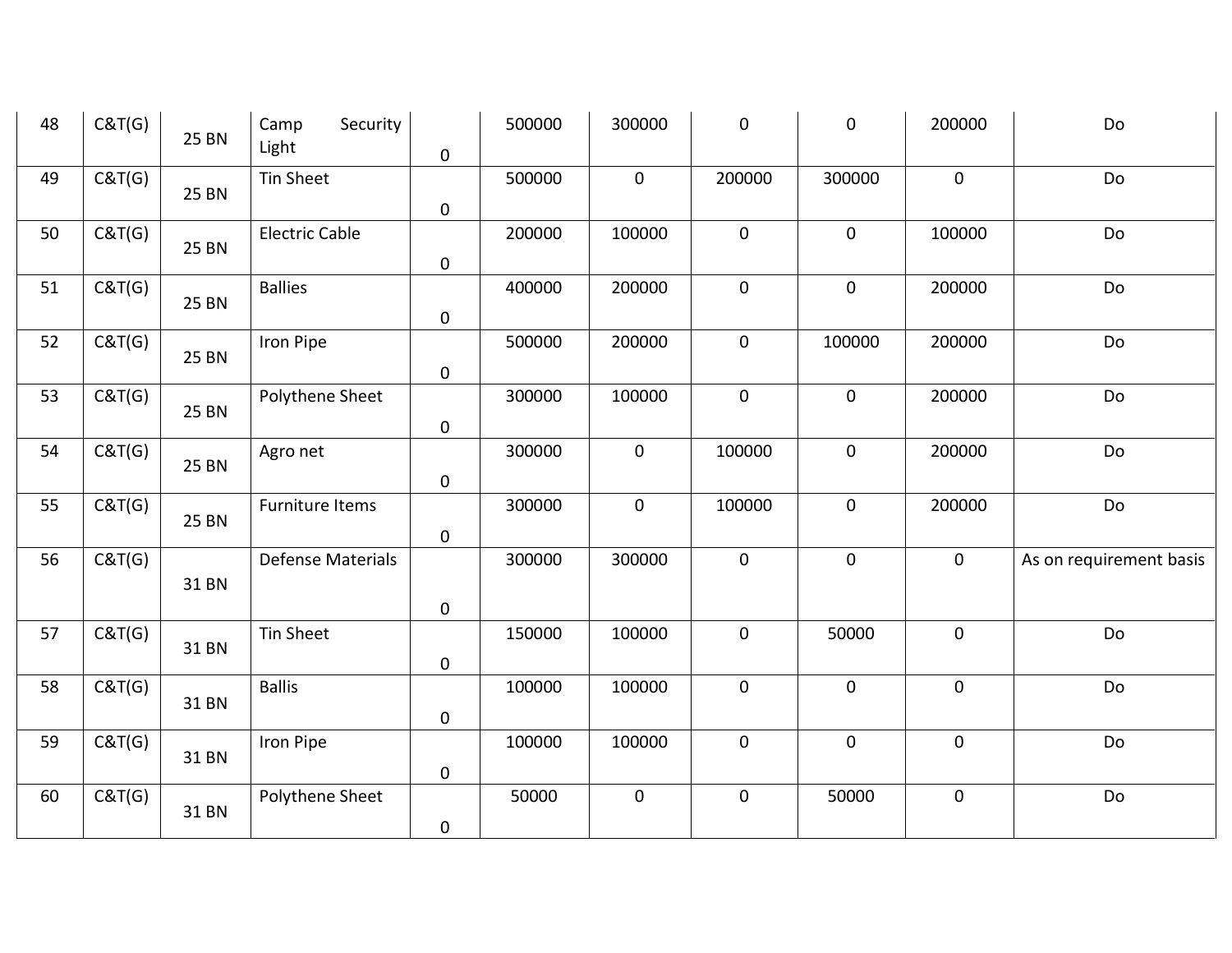| 61   | C&T(G) | 31 BN  | Agro net            |             | 50000  | $\pmb{0}$   | $\pmb{0}$   | 50000       | $\mathbf 0$  | Do                      |
|------|--------|--------|---------------------|-------------|--------|-------------|-------------|-------------|--------------|-------------------------|
|      |        |        |                     | 0           |        |             |             |             |              |                         |
| 62   | C&T(G) | 31 BN  | Furniture Items     |             | 250000 | $\mathbf 0$ | $\mathbf 0$ | 200000      | 50000        | Do                      |
|      |        |        |                     | $\mathbf 0$ |        |             |             |             |              |                         |
| 63   | C&T(G) | 31 BN  | Various Type of     | 165         | 500000 | $\mathbf 0$ | 500000      | $\mathbf 0$ | $\mathbf 0$  | As on requirement basis |
|      |        |        | <b>LED Bulb</b>     | <b>Nos</b>  |        |             |             |             |              |                         |
| 64   | C&T(G) |        | Morcha Net          |             | 250000 | $\mathbf 0$ | $\mathbf 0$ | 250000      | $\mathbf 0$  | Do                      |
|      |        | 31 BN  |                     | 50 Nos      |        |             |             |             |              |                         |
| 65   | C&T(G) |        | Sand Bag            | 10000       | 170000 | $\mathbf 0$ | 170000      | $\mathbf 0$ | $\mathbf 0$  | Do                      |
|      |        | 31 BN  |                     | Nos         |        |             |             |             |              |                         |
| 66   | C&T(G) |        | Fan                 |             | 120000 | $\mathbf 0$ | $\mathbf 0$ | 120000      | $\mathbf 0$  | Do                      |
|      |        | 31 BN  |                     | 40 Nos      |        |             |             |             |              |                         |
| 67   | C&T(G) |        | Polythene Sheet     | 3500        | 150000 | 150000      | $\mathbf 0$ | $\mathbf 0$ | $\mathbf 0$  | Do                      |
|      |        | 31 BN  |                     | Mtr         |        |             |             |             |              |                         |
| 68   | C&T(G) |        | Sofa Set            |             | 350000 | $\mathbf 0$ | 350000      | $\mathbf 0$ | $\mathbf 0$  | Do                      |
|      |        | 119 BN |                     | 02 Nos      |        |             |             |             |              |                         |
| 69   | C&T(G) |        |                     |             | 70000  | $\mathbf 0$ | $\mathbf 0$ | 70000       | $\mathbf 0$  | Do                      |
|      |        | 119 BN | Agro Net            | 1500        |        |             |             |             |              |                         |
|      |        |        |                     | Mtr         |        |             |             |             |              |                         |
| 70   | C&T(G) | 119 BN | Mattress UAC        |             | 150000 | $\mathbf 0$ | 150000      | $\pmb{0}$   | $\mathbf 0$  | Do                      |
|      |        |        |                     | 50 Nos      |        |             |             |             |              |                         |
| $71$ | C&T(G) |        | Plastic Bucket &    |             | 75000  | $\mathbf 0$ | 75000       | $\mathbf 0$ | $\mathbf 0$  | Do                      |
|      |        | 119 BN | Mug                 | $\mathbf 0$ |        |             |             |             |              |                         |
| 72   | C&T(G) |        | <b>Colour Paint</b> |             | 100000 | $\mathbf 0$ | $\mathbf 0$ | 100000      | $\mathbf{0}$ | Do                      |
|      |        | 119 BN |                     | $\mathbf 0$ |        |             |             |             |              |                         |
| 73   | C&T(G) |        | Ply board           |             | 100000 | $\mathbf 0$ | 100000      | $\mathbf 0$ | $\pmb{0}$    | Do                      |
|      |        | 119 BN |                     | $\mathbf 0$ |        |             |             |             |              |                         |
|      |        |        |                     |             |        |             |             |             |              |                         |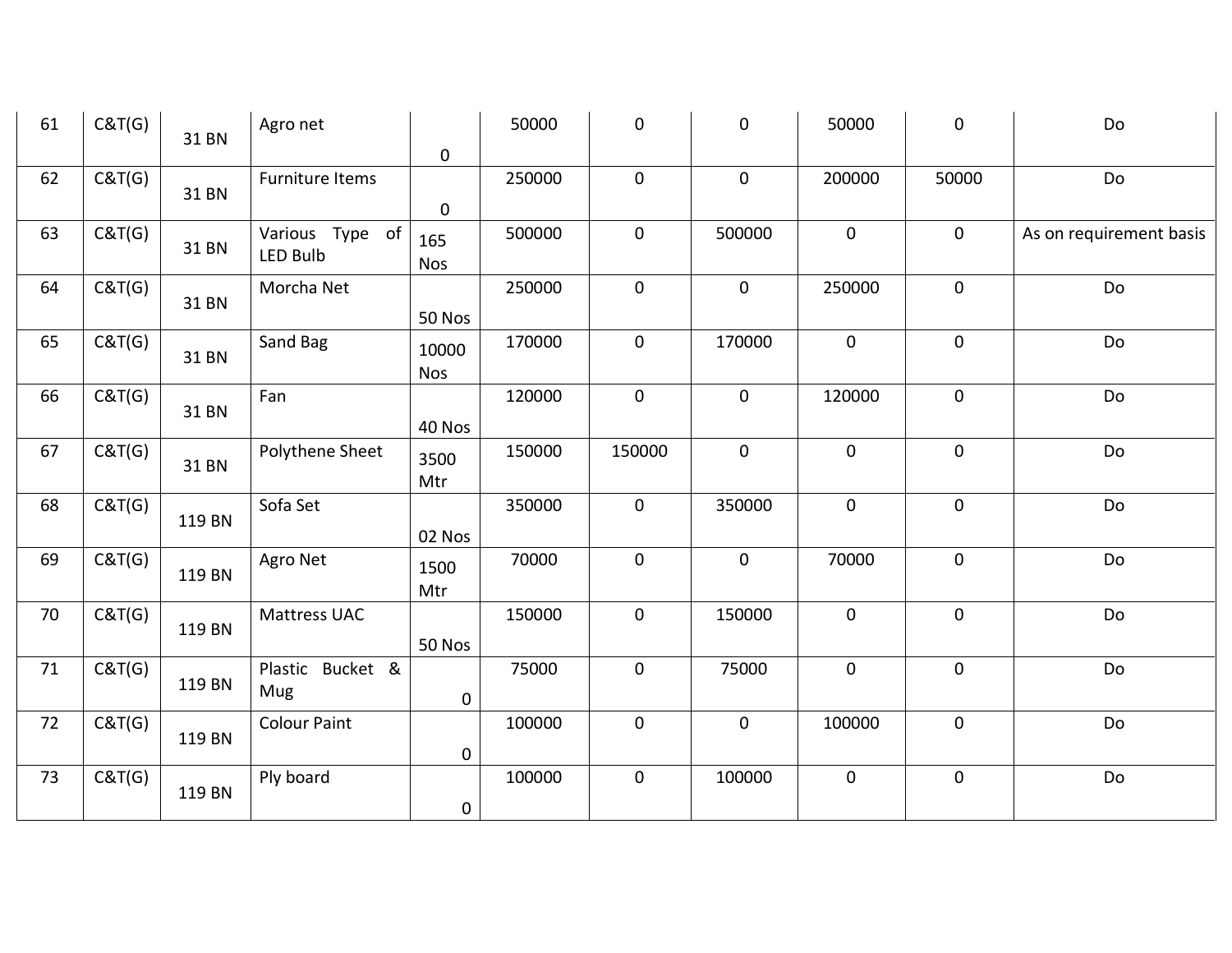| 74 | C&T(G) | 119 BN | &<br>Office<br>Chair<br>Table | 0                 | 400000  | $\pmb{0}$    | $\pmb{0}$   | 400000      | $\pmb{0}$      | Do                      |
|----|--------|--------|-------------------------------|-------------------|---------|--------------|-------------|-------------|----------------|-------------------------|
| 75 | C&T(G) | 119 BN | Office Furniture              | 0                 | 400000  | $\mathbf 0$  | 400000      | $\mathbf 0$ | $\mathbf 0$    | Do                      |
| 76 | C&T(G) | 119 BN | Curtain                       | $\mathbf 0$       | 150000  | 150000       | $\mathbf 0$ | $\pmb{0}$   | $\mathbf 0$    | Do                      |
| 77 | C&T(G) | 119 BN | Defense Material              | $\mathbf 0$       | 2000000 | $\mathbf 0$  | 2000000     | $\mathbf 0$ | $\mathbf 0$    | As on requirement basis |
| 78 | C&T(G) | 119 BN | Charcoal                      | 0                 | 400000  | 400000       | $\mathbf 0$ | $\pmb{0}$   | $\mathbf 0$    | Do                      |
| 79 | C&T(G) | 119 BN | Barrack Furniture<br>Items    | $\mathbf 0$       | 1000000 | $\mathbf 0$  | 1000000     | $\mathbf 0$ | $\mathbf 0$    | Do                      |
| 80 | C&T(G) | 196 BN | Fans                          | 350<br><b>Nos</b> | 450000  | 200000       | $\mathbf 0$ | 250000      | $\mathbf 0$    | Do                      |
| 81 | C&T(G) | 196 BN | <b>Curtain Cloth</b>          | Mtrs              | 450000  | $\mathbf{0}$ | 450000      | $\mathbf 0$ | $\overline{0}$ | Do                      |
| 82 | C&T(G) | 196 BN | <b>CGI Sheet</b>              | 400<br><b>Nos</b> | 600000  | $\mathbf 0$  | 600000      | $\mathbf 0$ | $\mathbf 0$    | Do                      |
| 83 | C&T(G) | 196 BN | <b>Wooden Ballies</b>         | 500<br><b>Nos</b> | 500000  | $\pmb{0}$    | $\mathbf 0$ | 500000      | $\mathbf 0$    | Do                      |
| 84 | C&T(G) | 196 BN | Various Types of<br>Paints    | 600<br><b>Nos</b> | 450000  | $\pmb{0}$    | 450000      | $\pmb{0}$   | $\pmb{0}$      | Do                      |
| 85 | C&T(G) | 196 BN | Jersey<br>Woolen(Angola       | 600               | 300000  | $\mathbf 0$  | 300000      | $\pmb{0}$   | $\pmb{0}$      |                         |
| 86 | C&T(G) | 196 BN | Shade)<br>Various Types of    | <b>Nos</b>        | 350000  | 350000       | $\mathbf 0$ | $\mathbf 0$ | $\mathbf 0$    | Do                      |
|    |        |        | <b>Electric Wire</b>          | Mtrs              |         |              |             |             |                | Do                      |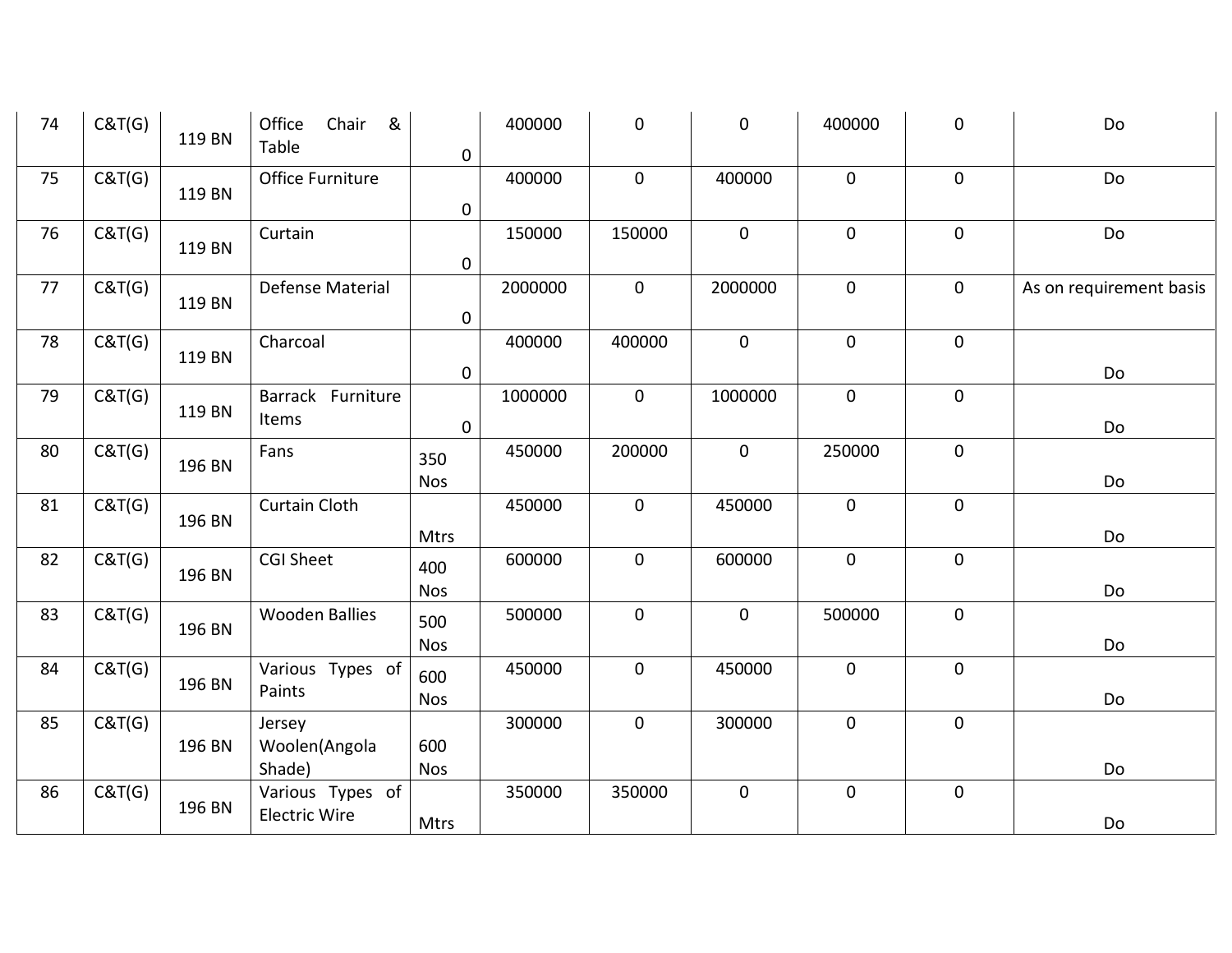| 87 | C&T(G) |        | Tarpaulin for Cook |                  | 100000   | $\mathbf 0$  | 100000      | $\mathbf 0$ | $\mathbf 0$ |                         |
|----|--------|--------|--------------------|------------------|----------|--------------|-------------|-------------|-------------|-------------------------|
|    |        | 196 BN | House              | 10 Nos           |          |              |             |             |             | Do                      |
| 88 | C&T(G) |        | Desert Cooler      |                  | 400000   | 400000       | $\mathbf 0$ | $\mathbf 0$ | $\mathbf 0$ |                         |
|    |        | 196 BN |                    | 80 Nos           |          |              |             |             |             | Do                      |
| 89 | C&T(G) |        | Defence Materials  |                  | 500000   | 200000       | 300000      | $\mathbf 0$ | $\mathbf 0$ | As on requirement basis |
|    |        | 222 BN |                    | 0                |          |              |             |             |             |                         |
| 90 | C&T(G) |        | Plywood            |                  | 200000   | 100000       | $\mathbf 0$ | $\mathbf 0$ | 100000      |                         |
|    |        | 222 BN |                    | $\mathbf 0$      |          |              |             |             |             | Do                      |
| 91 | C&T(G) |        | Led Bulb           |                  | 200000   | $\mathbf{0}$ | 100000      | $\mathbf 0$ | 100000      |                         |
|    |        | 222 BN |                    | 0                |          |              |             |             |             | Do                      |
| 92 | C&T(G) |        | Repair of PF Huts  |                  | 100000   | $\mathbf 0$  | 100000      | $\mathbf 0$ | $\mathbf 0$ |                         |
|    |        | 222 BN |                    | $\mathbf 0$      |          |              |             |             |             | Do                      |
| 93 | C&T(G) |        | of<br>Purchase     |                  | 50000    | $\mathbf 0$  | 50000       | $\mathbf 0$ | $\mathbf 0$ |                         |
|    |        | 222 BN | Barber chair       | $\mathbf 0$      |          |              |             |             |             | Do                      |
| 94 | C&T(G) |        | Barrack Furniture  |                  | 200000   | 100000       | $\mathbf 0$ | $\mathbf 0$ | 100000      |                         |
|    |        | 222 BN | Items              | 0                |          |              |             |             |             | Do                      |
| 95 | C&T(G) |        | Fan                |                  | 100000   | $\mathbf 0$  | $\mathbf 0$ | $\mathbf 0$ | 100000      |                         |
|    |        | 222 BN |                    | $\mathbf 0$      |          |              |             |             |             | Do                      |
| 96 | C&T(G) |        | <b>CGI Sheet</b>   |                  | 150000   | $\mathbf{0}$ | 150000      | $\mathbf 0$ | $\mathbf 0$ |                         |
|    |        | 222 BN |                    | 0                |          |              |             |             |             | Do                      |
|    |        |        | <b>TOTAL</b>       | GC<br><b>KKT</b> | 53535000 | 6850000      | 13995000    | 25940000    | 6750000     | $\mathbf{0}$            |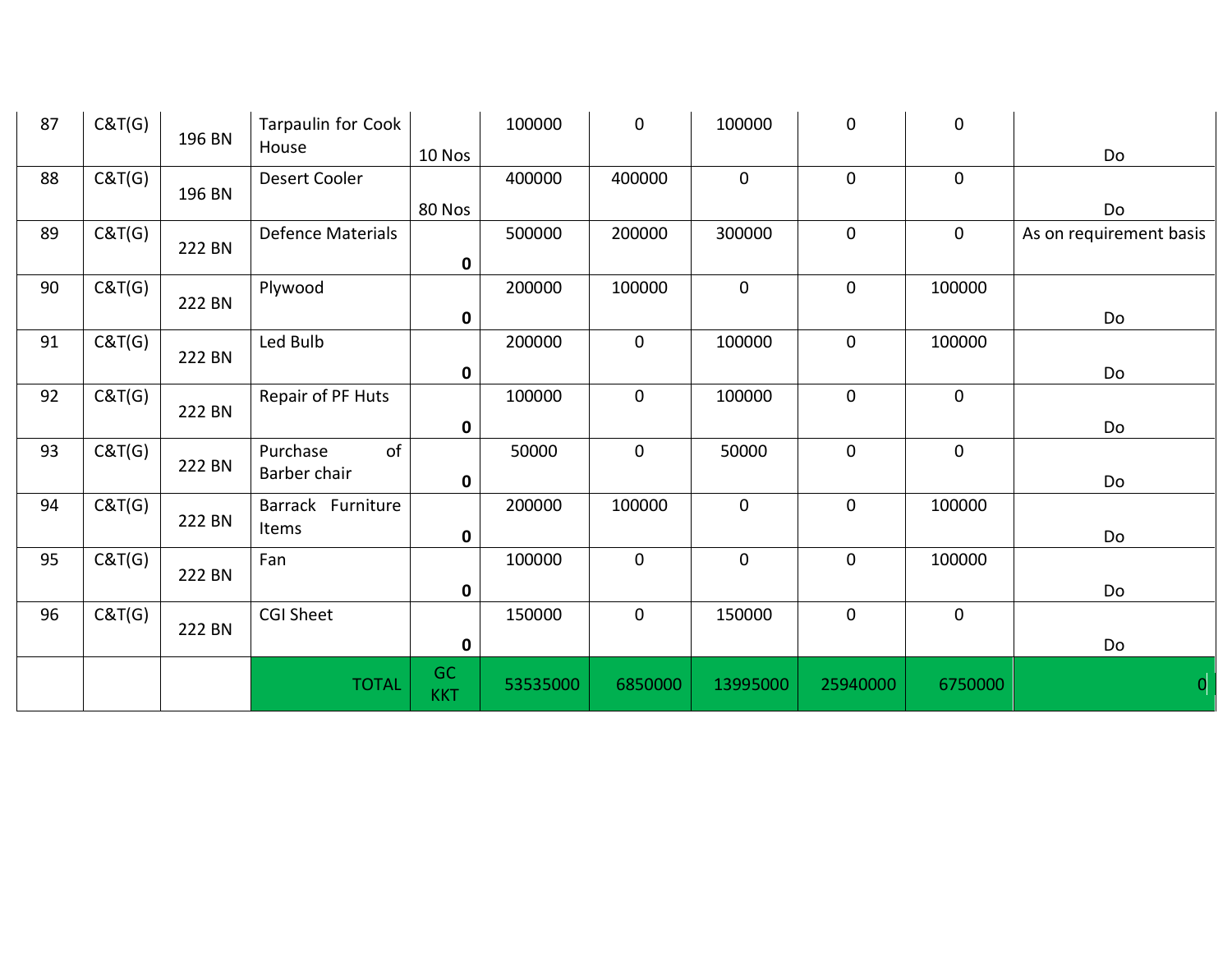|                         |             |                 |                                 |            | <b>New Procurement for 2020-21</b> |             |                              |                |             |                               |
|-------------------------|-------------|-----------------|---------------------------------|------------|------------------------------------|-------------|------------------------------|----------------|-------------|-------------------------------|
| S/No.                   | <b>Head</b> | <b>GC/units</b> | <b>Nomenclature</b>             | Qty        | <b>Estimated</b><br><b>Amt</b>     |             | Amount booked / to be booked |                |             |                               |
|                         |             |                 |                                 |            |                                    | 1st Qtr     | 2nd Qtr                      | 3rd Qtr        | 4th Qtr     | <b>Remark if</b><br>any       |
| $\mathbf{1}$            | M&E(G)      | <b>GC KKT</b>   | Various Type of utensil         | <b>Nos</b> | 1050000                            | 500000      | $\mathbf 0$                  | 500000         | 50000       | As on<br>requirement<br>basis |
| $2^{\circ}$             | M&E(G)      | <b>GC KKT</b>   | <b>Desert Cooler</b>            | <b>Nos</b> | 650000                             | 650000      | $\overline{0}$               | $\overline{0}$ | $\mathbf 0$ | <b>DO</b>                     |
| $\mathbf{3}$            | M&E(G)      | <b>GC KKT</b>   | Digging Tools various type      | <b>Nos</b> | 1000000                            | 200000      | 400000                       | $\mathbf 0$    | 400000      | <b>DO</b>                     |
| 4                       | M&E(G)      | <b>GC KKT</b>   | Water Storage Tank Various Size | <b>Nos</b> | 850000                             | 100000      | 500000                       | $\mathbf 0$    | 250000      | <b>DO</b>                     |
| 5                       | M&E(G)      | <b>GC KKT</b>   | <b>Modular Furniture</b>        | <b>Nos</b> | 1300000                            | 500000      | 100000                       | 500000         | 200000      | <b>DO</b>                     |
| 6                       | M&E(G)      | <b>GC KKT</b>   | <b>Gunny Cloth</b>              | Mtrs       | 650000                             | $\mathbf 0$ | 300000                       | 200000         | 150000      | <b>DO</b>                     |
| $\overline{\mathbf{z}}$ | M&E(G)      | <b>GC KKT</b>   | Full body protector             | <b>Nos</b> | 1300000                            | 500000      | $\mathbf 0$                  | 500000         | 300000      | <b>DO</b>                     |
| 8                       | M&E(G)      | <b>GC KKT</b>   | Polycarbonate Lathi             | <b>Nos</b> | 350000                             | 200000      | $\mathbf 0$                  | 150000         | $\mathbf 0$ | <b>DO</b>                     |
| 9                       | M&E(G)      | <b>GC KKT</b>   | PC cane shield                  | <b>Nos</b> | 800000                             | 400000      | 0                            | $\mathbf 0$    | 400000      | <b>DO</b>                     |
| 10                      | M&E(G)      | <b>GC KKT</b>   | Various sports items            | <b>Nos</b> | 600000                             | 300000      | 0                            | 300000         | 0           | <b>DO</b>                     |
| 11                      | M&E(G)      | <b>GC KKT</b>   | Other essential stores          | <b>Nos</b> | 600000                             | $\mathbf 0$ | $\mathbf 0$                  | 500000         | 100000      | <b>DO</b>                     |
| 12                      | M&E(G)      | <b>GC KKT</b>   | <b>Water Cooler</b>             | <b>Nos</b> | 600000                             | 200000      | $\mathbf 0$                  | 200000         | 200000      | <b>DO</b>                     |
| 13                      | M&E(G)      | <b>GC KKT</b>   | Tradesman items                 | <b>Nos</b> | 550000                             | 300000      | $\mathbf 0$                  | 250000         | $\mathbf 0$ | <b>DO</b>                     |
| 14                      | M&E(G)      | <b>GC KKT</b>   | Almeria Steel                   | <b>Nos</b> | 900000                             | 200000      | 400000                       | 0              | 300000      | <b>DO</b>                     |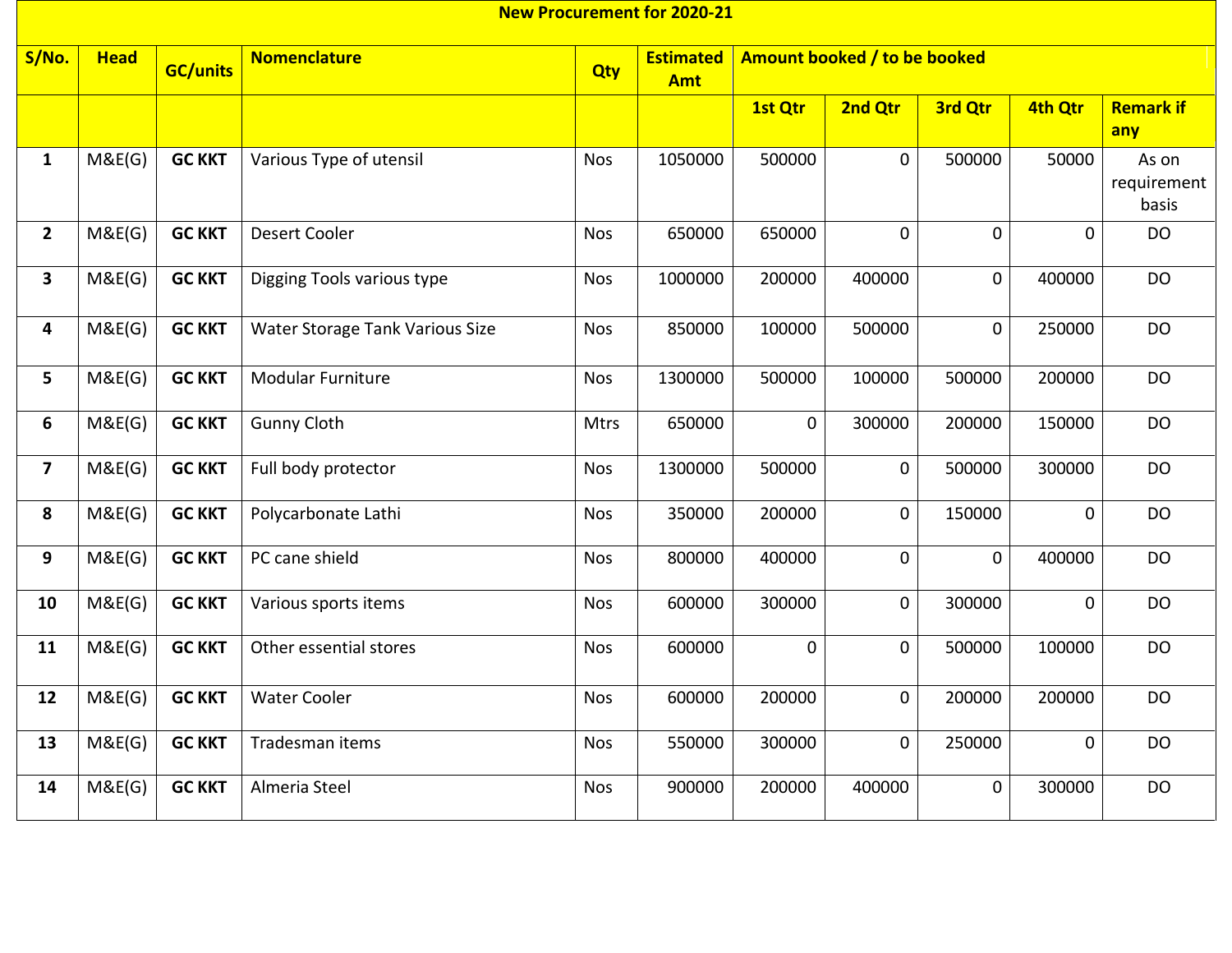| 15 | M&E(G) | <b>GC KKT</b> | Manila Rope                  | <b>Nos</b> | 500000   | 0        | 0           | 200000 | 300000      | DO                                                         |
|----|--------|---------------|------------------------------|------------|----------|----------|-------------|--------|-------------|------------------------------------------------------------|
| 16 | M&E(G) | <b>GC KKT</b> | <b>Hospital Equipments</b>   | <b>Nos</b> | 1500000  | 400000   | 500000      | 400000 | 200000      | <b>DO</b>                                                  |
| 17 | M&E(G) | <b>GC KKT</b> | Deep Freezer                 | <b>Nos</b> | 750000   | 200000   | 100000      | 300000 | 150000      | <b>DO</b>                                                  |
| 18 | M&E(G) | <b>GC KKT</b> | <b>Boot Cleaning Machine</b> | <b>Nos</b> | 500000   | 200000   | $\mathbf 0$ | 200000 | 100000      | <b>DO</b>                                                  |
| 19 | M&E(G) | <b>GC KKT</b> | Various type of Iron Rack    | <b>Nos</b> | 1150000  | 550000   | $\pmb{0}$   | 300000 | 300000      | <b>DO</b>                                                  |
| 20 | M&E(G) | <b>GC KKT</b> | Barrels 200 Ltrs             | <b>Nos</b> | 550000   | 150000   | $\mathbf 0$ | 200000 | 200000      | <b>DO</b>                                                  |
| 21 | M&E(G) | <b>GC KKT</b> | Hussein Cloth                | <b>Nos</b> | 550000   | 100000   | 100000      | 0      | 350000      | <b>DO</b>                                                  |
| 22 | M&E(G) | <b>GC KKT</b> | <b>Broom Stick</b>           | Kg         | 350000   | 100000   | $\pmb{0}$   | 250000 | $\mathbf 0$ | <b>DO</b>                                                  |
| 23 | M&E(G) | <b>GC KKT</b> | Food warmer                  | <b>Nos</b> | 550000   | 200000   | $\mathbf 0$ | 350000 | 0           | <b>DO</b>                                                  |
| 24 | M&E(G) | <b>GC KKT</b> | Anti Riot Equipments         | <b>Nos</b> | 44381360 | 10000000 | 20000000    | 0      | 14381360    | As per<br>demand of<br>Jorhat (Ops)<br><b>Sector Units</b> |
| 25 | M&E(G) | <b>GC KKT</b> | <b>Battery for UPS</b>       | <b>Nos</b> | 500000   | 100000   | 300000      | 0      | 100000      |                                                            |
| 26 | M&E(G) | <b>GC KKT</b> | P.A Equipments               | <b>Nos</b> | 550000   | 250000   | $\mathbf 0$ | 150000 | 150000      | <b>DO</b>                                                  |
| 27 | M&E(G) | <b>31 BN</b>  | Eeqt as per requirement      |            | 2150000  | 500000   | 500000      | 500000 | 650000      | As on<br>requirement<br>basis                              |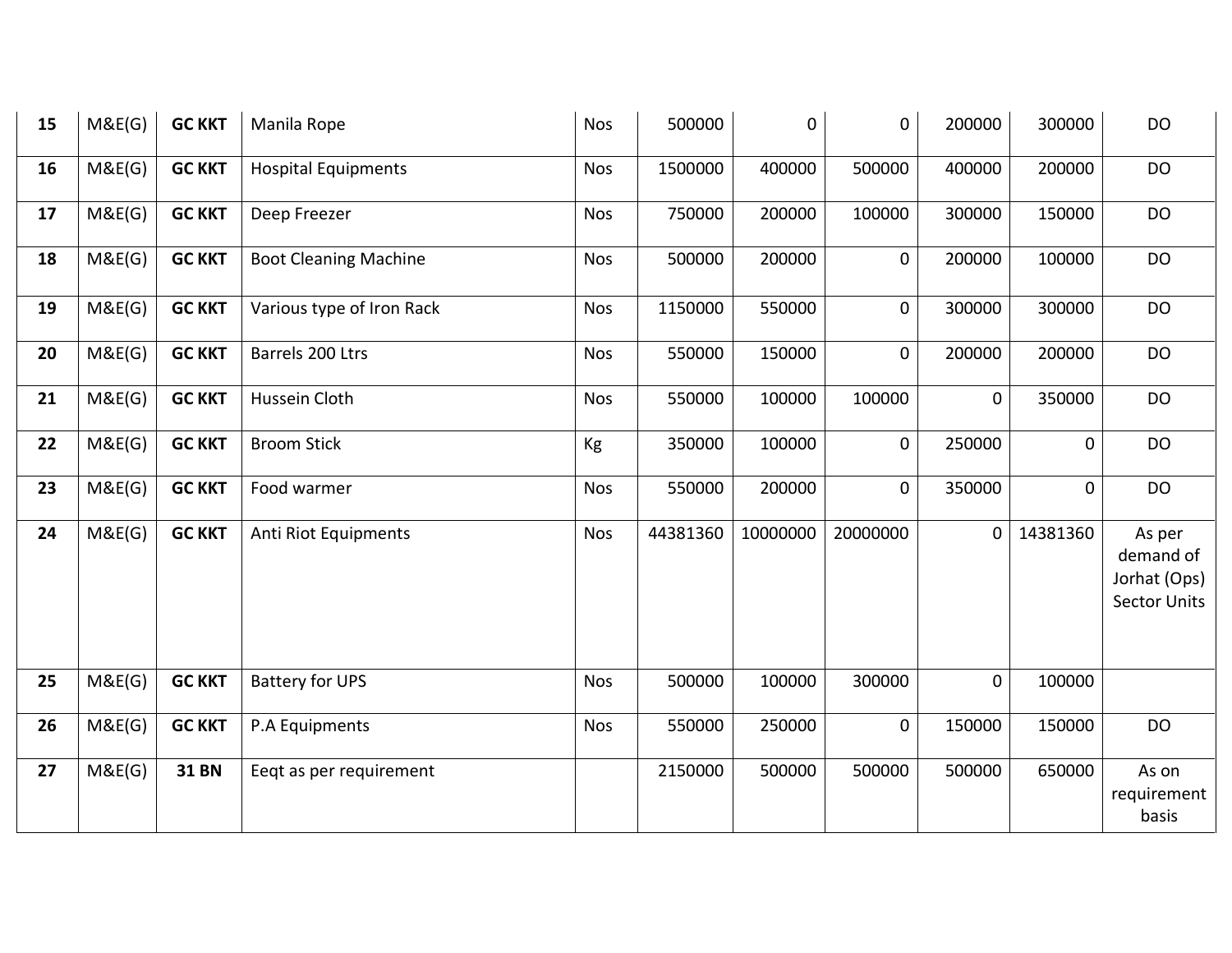| 28 | M&E(G) | <b>31 BN</b>  | Mess equipments and other essential<br>items |            | 1700000 | 0           | 500000      | 500000   | 700000         | Do                            |
|----|--------|---------------|----------------------------------------------|------------|---------|-------------|-------------|----------|----------------|-------------------------------|
| 29 | M&E(G) | <b>25 BN</b>  | Office Xerox Machine                         | <b>Nos</b> | 550000  | 200000      | $\mathbf 0$ | 200000   | 150000         | As on<br>requirement<br>basis |
| 30 | M&E(G) | <b>25 BN</b>  | Kitchen equipments                           | <b>Nos</b> | 850000  | 300000      | 200000      | 0        | 350000         | Do                            |
| 31 | M&E(G) | <b>25 BN</b>  | Heating elements                             | <b>Nos</b> | 750000  | 200000      | 200000      | 350000   | $\mathbf 0$    | Do                            |
| 32 | M&E(G) | <b>25 BN</b>  | <b>Bukharies</b>                             | <b>Nos</b> | 1500000 | 500000      | $\mathbf 0$ | 500000   | 500000         | Do                            |
| 33 | M&E(G) | <b>25 BN</b>  | Tradesman tools                              | <b>Nos</b> | 550000  | 300000      | $\mathbf 0$ | 250000   | $\overline{0}$ | Do                            |
| 34 | M&E(G) | <b>25 BN</b>  | Printers                                     | <b>Nos</b> | 500000  | 300000      | $\mathbf 0$ | 200000   | $\mathbf 0$    | Do                            |
| 35 | M&E(G) | <b>25 BN</b>  | Sports items                                 | <b>Nos</b> | 550000  | 300000      | $\mathbf 0$ | 250000   | $\mathbf 0$    | Do                            |
| 36 | M&E(G) | <b>25 BN</b>  | Hospital equipments                          | <b>Nos</b> | 800000  | 200000      | 400000      | 0        | 200000         | Do                            |
| 37 | M&E(G) | 119 BN        | Deep Freezer                                 | <b>Nos</b> | 180000  | 180000      | $\mathbf 0$ | 0        | $\mathbf 0$    | As on<br>requirement<br>basis |
| 38 | M&E(G) | <b>119 BN</b> | <b>Washing Machine</b>                       | <b>Nos</b> | 100000  | $\mathbf 0$ | 100000      | $\Omega$ | $\Omega$       | Do                            |
| 39 | M&E(G) | 119 BN        | Room Heater                                  | <b>Nos</b> | 100000  | 0           | $\mathbf 0$ | 100000   | $\mathbf 0$    | Do                            |
| 40 | M&E(G) | 119 BN        | Range Umbrella                               | <b>Nos</b> | 40000   | $\mathbf 0$ | $\mathbf 0$ | 40000    | $\mathbf 0$    | Do                            |
| 41 | M&E(G) | 119 BN        | <b>Dining Table</b>                          | <b>Nos</b> | 150000  | 0           | 150000      | 0        | $\mathbf 0$    | Do                            |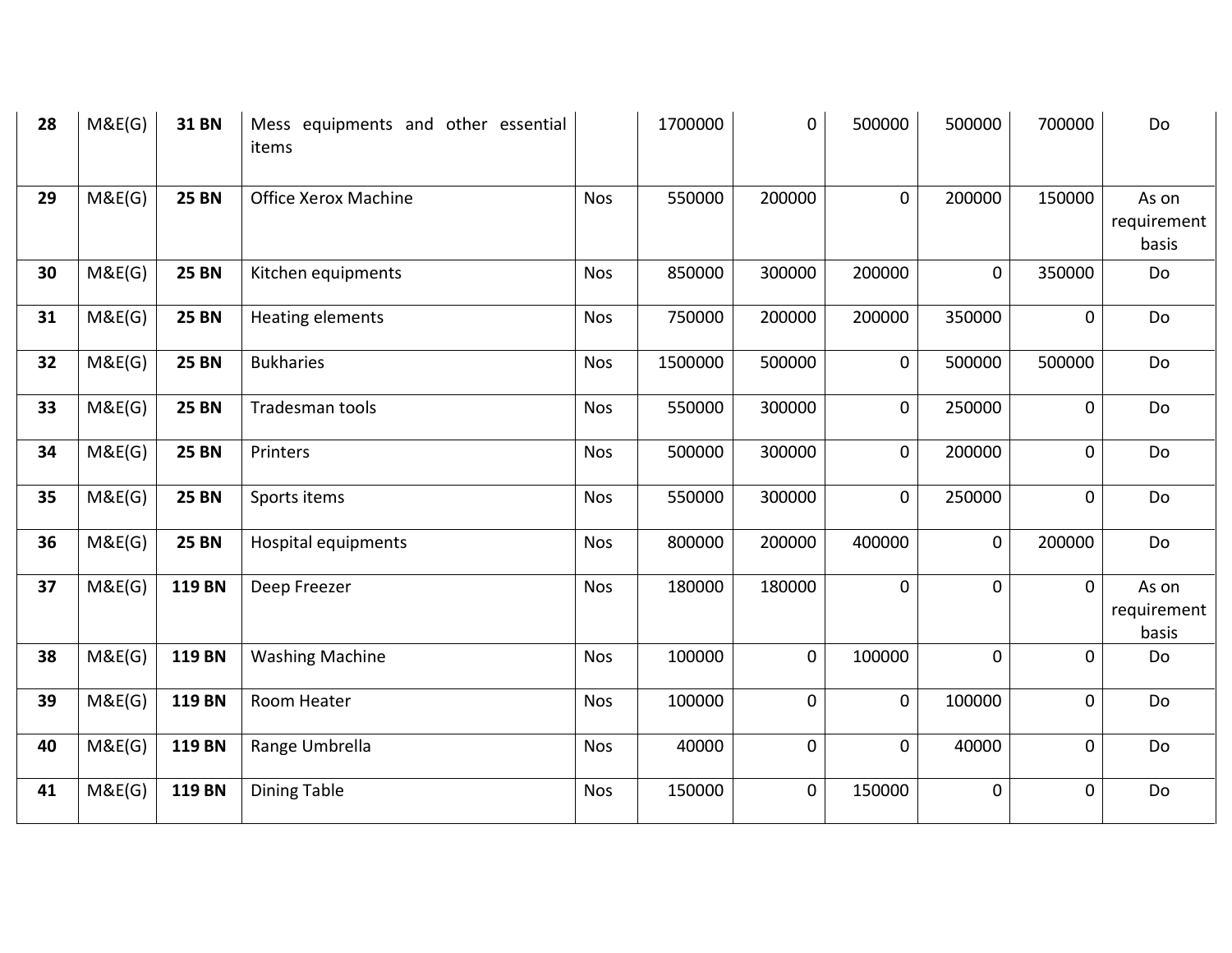| 42 | M&E(G) | 119 BN | <b>UPS 600 VA</b>         | <b>Nos</b> | 45000  | $\mathbf 0$ | $\mathbf 0$    | 45000          | 0              | Do |
|----|--------|--------|---------------------------|------------|--------|-------------|----------------|----------------|----------------|----|
| 43 | M&E(G) | 119 BN | <b>Water Cooler</b>       | <b>Nos</b> | 150000 | 150000      | $\mathbf 0$    | 0              | 0              | Do |
| 44 | M&E(G) | 119 BN | Desert Cooler             | <b>Nos</b> | 250000 | 150000      | $\mathbf 0$    | 100000         | 0              | Do |
| 45 | M&E(G) | 119 BN | Hunter Light              | <b>Nos</b> | 200000 | 100000      | $\mathbf 0$    | 0              | 100000         | Do |
| 46 | M&E(G) | 119 BN | Printer                   | <b>Nos</b> | 100000 | $\pmb{0}$   | $\mathbf 0$    | 100000         | 0              | Do |
| 47 | M&E(G) | 119 BN | <b>CCTV Camera</b>        | <b>Nos</b> | 150000 | $\mathbf 0$ | 150000         | 0              | $\mathbf 0$    | Do |
| 48 | M&E(G) | 119 BN | <b>CCTV Normal Camera</b> | <b>Nos</b> | 300000 | $\mathbf 0$ | $\mathbf 0$    | 150000         | 150000         | Do |
| 49 | M&E(G) | 119 BN | Degcha Ailu 25"           | <b>Nos</b> | 300000 | 100000      | $\mathbf{0}$   | $\overline{0}$ | 200000         | Do |
| 50 | M&E(G) | 119 BN | Parat Steel 55"           | <b>Nos</b> | 150000 | $\mathbf 0$ | 150000         | $\overline{0}$ | $\mathbf 0$    | Do |
| 51 | M&E(G) | 119 BN | <b>Brooms Coconut</b>     | <b>Nos</b> | 100000 | $\mathbf 0$ | $\pmb{0}$      | 100000         | 0              | Do |
| 52 | M&E(G) | 119 BN | <b>Barber Equipments</b>  | <b>Nos</b> | 100000 | $\pmb{0}$   | 100000         | 0              | 0              | Do |
| 53 | M&E(G) | 119 BN | <b>Carpenter Tools</b>    | <b>Nos</b> | 150000 | $\mathbf 0$ | 150000         | 0              | $\mathbf 0$    | Do |
| 54 | M&E(G) | 119 BN | Sintex 500/1000 ltrs      | <b>Nos</b> | 300000 | 100000      | $\mathsf{O}$   | 200000         | $\mathbf 0$    | Do |
| 55 | M&E(G) | 119 BN | Door mat                  | <b>Nos</b> | 50000  | $\pmb{0}$   | $\overline{0}$ | 50000          | $\mathbf 0$    | Do |
| 56 | M&E(G) | 119 BN | PT Exercise Mat           | <b>Nos</b> | 150000 | $\mathbf 0$ | 150000         | 0              | $\overline{0}$ | Do |
| 57 | M&E(G) | 119 BN | Other Misc. expdr.        | <b>Nos</b> | 200000 | 100000      | 0              | 100000         | 0              | Do |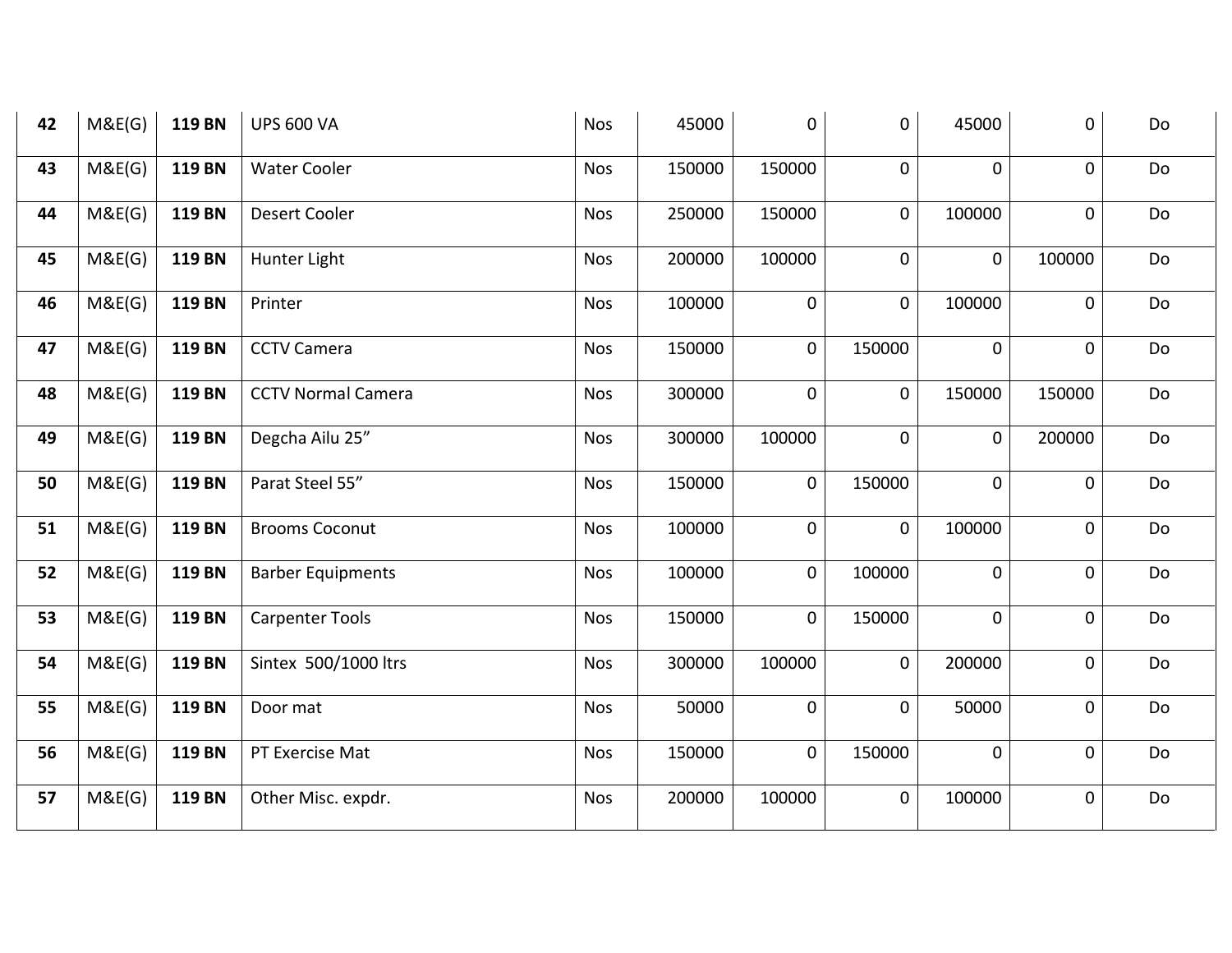| 58 | M&E(G) | <b>119 BN</b> | <b>Music System</b>                                 | <b>Nos</b> | 150000 | 0           | 150000         | $\mathbf 0$ | $\mathbf 0$ | Do                            |
|----|--------|---------------|-----------------------------------------------------|------------|--------|-------------|----------------|-------------|-------------|-------------------------------|
| 59 | M&E(G) | 119 BN        | Sports Items                                        | <b>Nos</b> | 300000 | 150000      | $\mathbf 0$    | 150000      | $\mathbf 0$ | Do                            |
| 60 | M&E(G) | 119 BN        | Gym Equipment                                       | <b>Nos</b> | 600000 | 300000      | $\mathbf 0$    | 200000      | 100000      | Do                            |
| 61 | M&E(G) | 119 BN        | Store well Almeria                                  | <b>Nos</b> | 300000 | $\mathbf 0$ | 100000         | $\mathbf 0$ | 200000      | Do                            |
| 62 | M&E(G) | 119 BN        | Air Conditioner                                     | <b>Nos</b> | 100000 | 100000      | $\mathbf 0$    | 0           | 0           | Do                            |
| 63 | M&E(G) | 119 BN        | <b>LED TV</b>                                       | <b>Nos</b> | 350000 | 150000      | $\mathbf 0$    | 100000      | 100000      | Do                            |
| 64 | M&E(G) | 119 BN        | <b>Electric Tools</b>                               | <b>Nos</b> | 250000 | $\mathbf 0$ | $\mathbf 0$    | 250000      | $\mathbf 0$ | Do                            |
| 65 | M&E(G) | <b>119 BN</b> | PA Equipment                                        | <b>Nos</b> | 100000 | $\mathbf 0$ | 100000         | $\mathbf 0$ | $\mathbf 0$ | Do                            |
| 66 | M&E(G) | 119 BN        | R.O Plant                                           | <b>Nos</b> | 350000 | 100000      | $\mathbf 0$    | 100000      | 150000      | Do                            |
| 67 | M&E(G) | 119 BN        | <b>Training Purpose items</b>                       | <b>Nos</b> | 250000 | $\mathbf 0$ | $\mathbf 0$    | 250000      | $\mathbf 0$ | Do                            |
| 68 | M&E(G) | <b>196 BN</b> | with<br>Kote<br>Management<br>System<br>accessories | <b>Nos</b> | 300000 | 100000      | 0              | 100000      | 100000      | As on<br>requirement<br>basis |
| 69 | M&E(G) | 196 BN        | <b>CCTV Cameras with accessories</b>                | <b>Nos</b> | 200000 | 100000      | $\overline{0}$ | $\mathbf 0$ | 100000      | Do                            |
| 70 | M&E(G) | 196 BN        | RO Plant 500 LPH                                    | <b>Nos</b> | 250000 | 100000      | $\mathbf 0$    | 150000      | 0           | Do                            |
| 71 | M&E(G) | 196 BN        | <b>Hospital Equipments</b>                          | <b>Nos</b> | 200000 | 100000      | $\mathbf 0$    | 100000      | 0           | Do                            |
| 72 | M&E(G) | 196 BN        | Sports items                                        | <b>Nos</b> | 150000 | $\mathbf 0$ | 150000         | 0           | 0           | Do                            |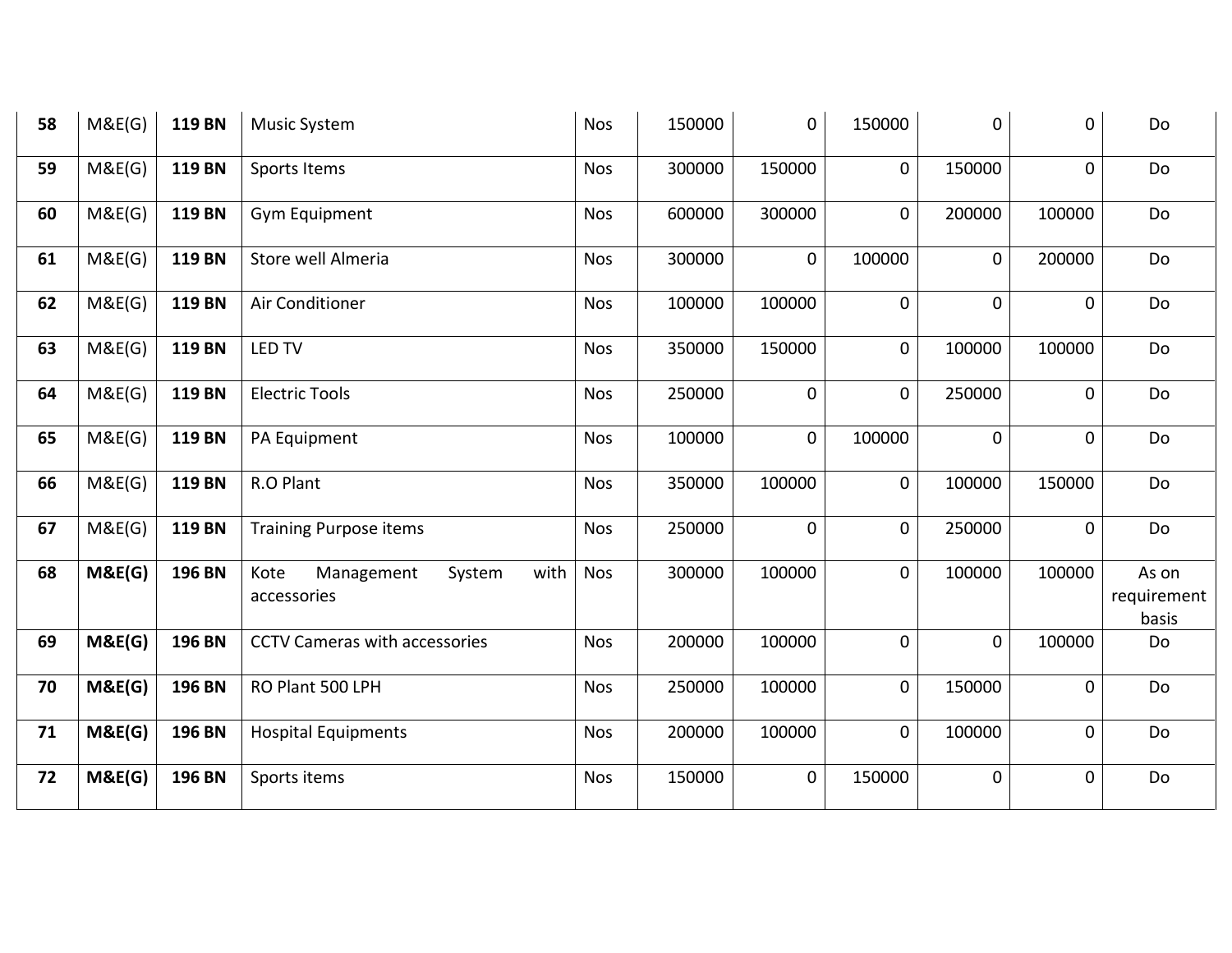| 73 | M&E(G) | 196 BN | Gym Items                          | <b>Nos</b> | 150000 | 0              | $\mathbf 0$  | 150000 | 0              | Do                            |
|----|--------|--------|------------------------------------|------------|--------|----------------|--------------|--------|----------------|-------------------------------|
| 74 | M&E(G) | 196 BN | Dog Exercise Equipments            | <b>Nos</b> | 50000  | 0              | 50000        | 0      | $\mathbf 0$    | Do                            |
| 75 | M&E(G) | 196 BN | Eye protection Gear                | <b>Nos</b> | 100000 | 0              | 100000       | 0      | $\mathbf 0$    | Do                            |
| 76 | M&E(G) | 196 BN | <b>Riot Drill Equipments</b>       | <b>Nos</b> | 100000 | $\overline{0}$ | $\mathsf{O}$ | 100000 | $\mathbf 0$    | Do                            |
| 77 | M&E(G) | 196 BN | Water Storage Tank                 | <b>Nos</b> | 350000 | 200000         | $\mathbf 0$  | 150000 | $\mathbf 0$    | Do                            |
| 78 | M&E(G) | 196 BN | Fire Extinguisher with accessories | <b>Nos</b> | 350000 | 100000         | $\mathbf 0$  | 250000 | $\mathbf 0$    | Do                            |
| 79 | M&E(G) | 196 BN | Tools for various workshop         | <b>Nos</b> | 250000 | $\mathbf 0$    | $\mathbf 0$  | 0      | 250000         | Do                            |
| 80 | M&E(G) | 196 BN | <b>Steel Trunk MC</b>              | <b>Nos</b> | 150000 | 0              | 150000       | 0      | $\mathbf 0$    | Do                            |
| 81 | M&E(G) | 196 BN | <b>Battery for Diesel Gen Set</b>  | <b>Nos</b> | 150000 | 0              | $\mathsf{O}$ | 150000 | $\overline{0}$ | Do                            |
| 82 | M&E(G) | 196 BN | <b>Rifle Rack</b>                  | Nos        | 200000 | 0              | 200000       | 0      | $\mathbf 0$    | Do                            |
| 83 | M&E(G) | 196 BN | Manila Rope                        | <b>Nos</b> | 50000  | $\mathbf 0$    | $\mathsf{O}$ | 50000  | $\mathbf 0$    | Do                            |
| 84 | M&E(G) | 196 BN | <b>Utensil Items</b>               | <b>Nos</b> | 400000 | 100000         | $\mathbf 0$  | 0      | 300000         | Do                            |
| 85 | M&E(G) | 196 BN | Rechargeable Battery               | <b>Nos</b> | 50000  | $\pmb{0}$      | 50000        | 0      | $\mathbf 0$    | As on<br>requirement<br>basis |
| 86 | M&E(G) | 196 BN | Electronic Alarm System            | <b>Nos</b> | 50000  | 0              | $\mathbf 0$  | 50000  | $\mathbf 0$    | Do                            |
| 87 | M&E(G) | 196 BN | <b>Empty Barrel 200 Ltrs</b>       | <b>Nos</b> | 100000 | $\mathbf 0$    | 100000       | 0      | $\mathbf 0$    | Do                            |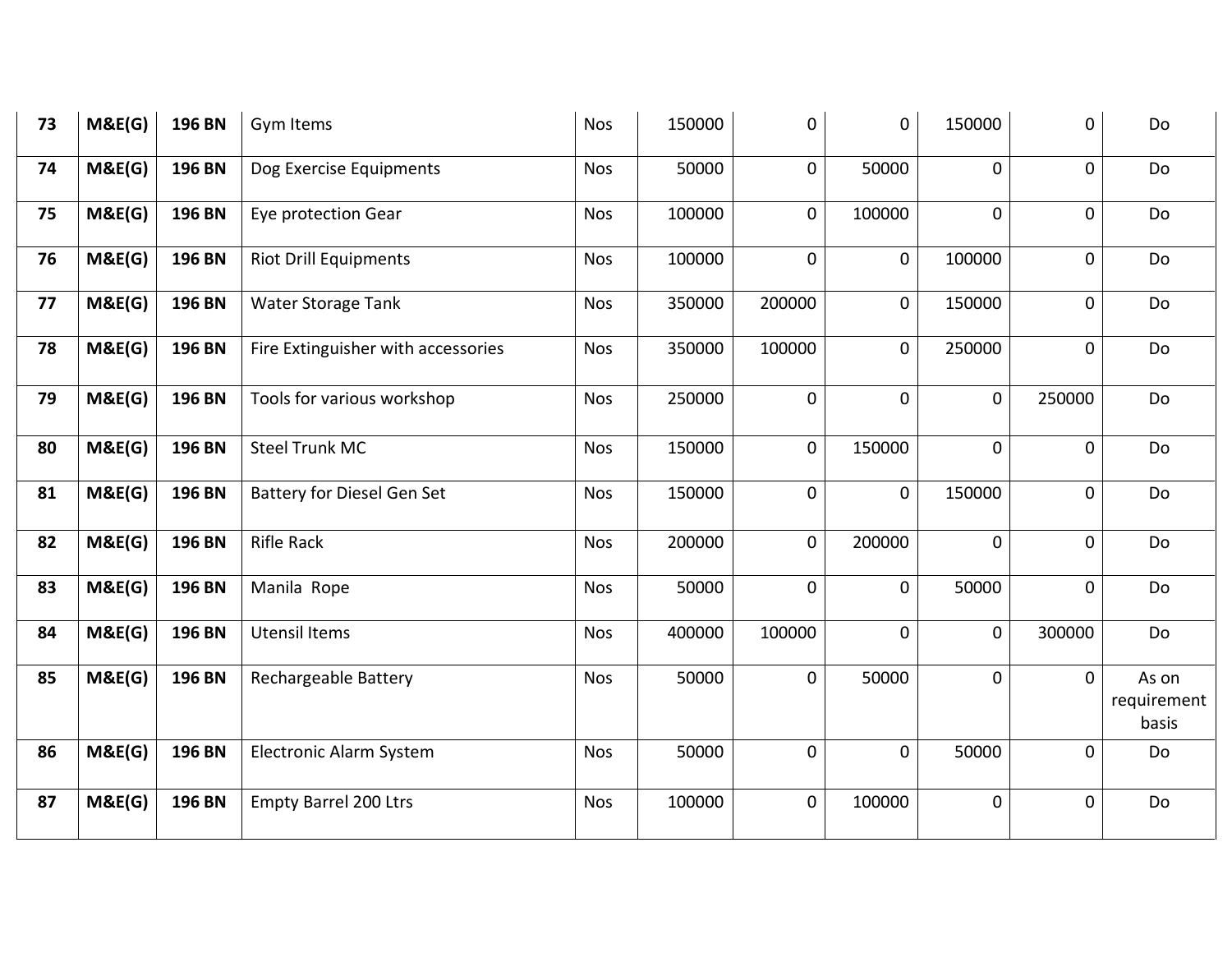| 88 | M&E(G) | 196 BN        | Room Heater                   | <b>Nos</b>              | 100000   | 0        | $\mathbf 0$ | 100000   | $\mathbf 0$ | Do                            |
|----|--------|---------------|-------------------------------|-------------------------|----------|----------|-------------|----------|-------------|-------------------------------|
| 89 | M&E(G) | 196 BN        | Kitchen Equipments            | <b>Nos</b>              | 150000   | 0        | 150000      | 0        | $\mathbf 0$ | Do                            |
| 90 | M&E(G) | <b>222 BN</b> | RO Plant 250 LPH              | <b>Nos</b>              | 450000   | 200000   | $\mathbf 0$ | 0        | 250000      | As on<br>requirement<br>basis |
| 91 | M&E(G) | <b>222 BN</b> | Sports items                  | <b>Nos</b>              | 150000   | 0        | 150000      | 0        | $\mathbf 0$ | Do                            |
| 92 | M&E(G) | <b>222 BN</b> | Mess equipments               | <b>Nos</b>              | 250000   | 100000   | 0           | 0        | 150000      | Do                            |
| 93 | M&E(G) | <b>222 BN</b> | Hospital equipments           | <b>Nos</b>              | 350000   | 0        | 100000      | 100000   | 150000      | Do                            |
| 94 | M&E(G) | <b>222 BN</b> | Gym Equipment                 | <b>Nos</b>              | 200000   | 0        | 100000      | 0        | 100000      | Do                            |
| 95 | M&E(G) | <b>222 BN</b> | Deep Freezer                  | <b>Nos</b>              | 150000   | 0        | 0           | 150000   | $\mathbf 0$ | Do                            |
| 96 | M&E(G) | <b>222 BN</b> | <b>Training Purpose items</b> | <b>Nos</b>              | 250000   | 0        | 100000      | 150000   | 0           | Do                            |
| 97 | M&E(G) | <b>222 BN</b> | Other essantial               | <b>Nos</b>              | 250000   | 0        | 100000      | 150000   | $\Omega$    | Do                            |
|    |        |               | <b>TOTAL</b>                  | <b>GC</b><br><b>KKT</b> | 84846360 | 21880000 | 27300000    | 12135000 | 23531360    |                               |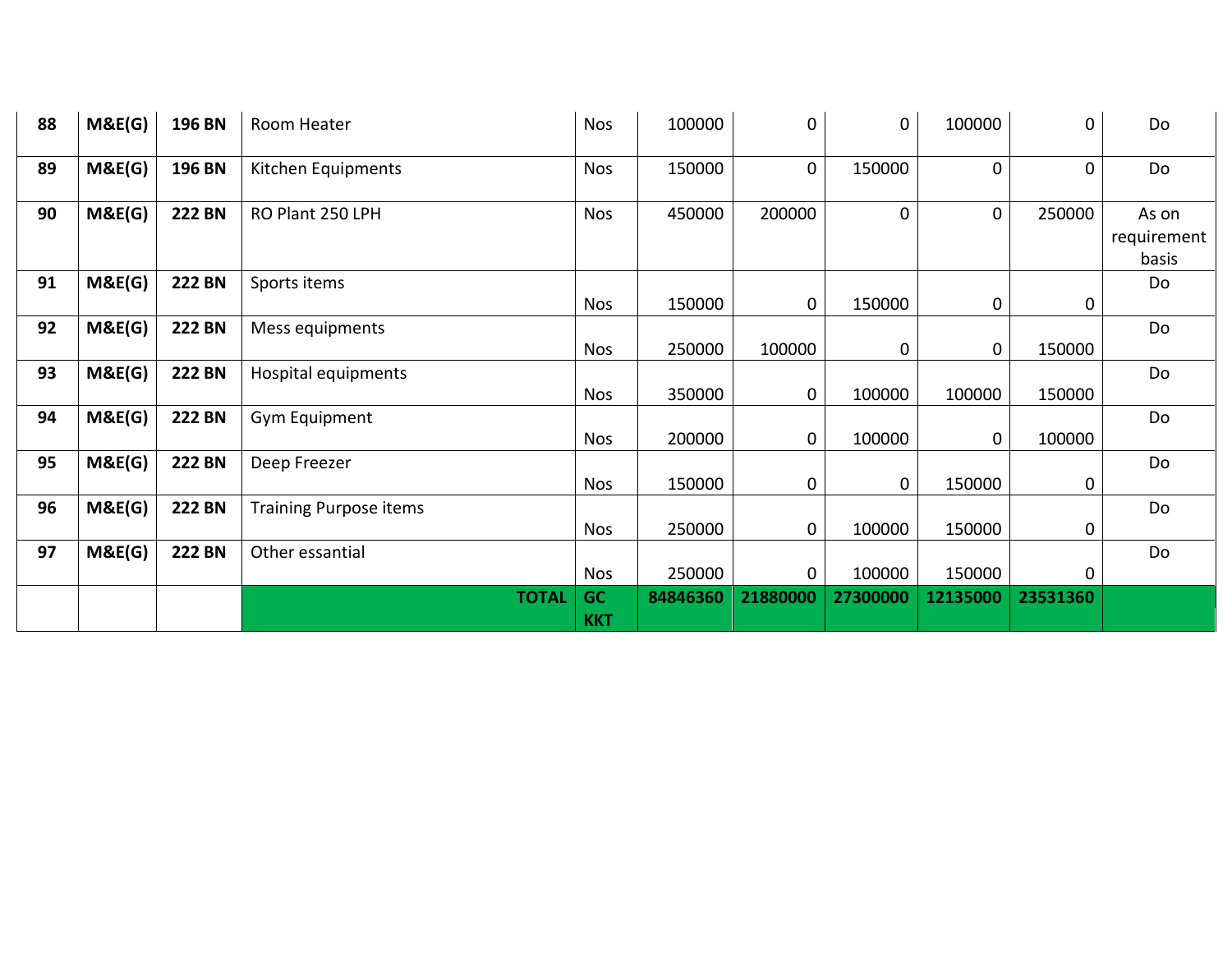| S/No.          | <b>Head</b> | <b>GC/units</b> | <b>Nomenclature</b>                                                                                                                                                                                                         | <b>Qty</b> | <b>Estimated</b><br><b>Amt</b> |             |          | Amount booked / to be booked |             |                               |
|----------------|-------------|-----------------|-----------------------------------------------------------------------------------------------------------------------------------------------------------------------------------------------------------------------------|------------|--------------------------------|-------------|----------|------------------------------|-------------|-------------------------------|
|                |             |                 |                                                                                                                                                                                                                             |            |                                | 1st Qtr     | 2nd Qtr  | 3rd Qtr                      | 4th Qtr     | <b>Remark if</b><br>any       |
| $\mathbf{1}$   | MV(G)       | <b>GC KKT</b>   | Tyre Tube MT battery,<br>spare parts vehicle tools<br>vehicle jab works Tyre Re-<br>trading seat repairing and<br>vehicle paint etc.                                                                                        |            | 12500000                       | 1000000     | 5000000  | 2000000                      | 4500000     | As on<br>requirement<br>basis |
| $\overline{2}$ | MV(G)       | <b>25 BN</b>    | For engine over hauling,<br>Fiting of stel mesh on<br>vehicles and for routine<br>repairing & Maintenance<br>of Unit & Sector vehicles,<br>Procurement of vehicles<br>tools, Retreading of tyrees<br>with cold process etc. |            | 5720000                        | 2000000     | 1000000  | 1000000                      | 1720000     | As on<br>requirement<br>basis |
| 3              | MV(G)       | 31 BN           | Purchase of Batteries and<br>tyres for vehicles<br>maitenance for unit<br>vehicles as well as<br>repairing.                                                                                                                 |            | 2750000                        | 2000000     | 750000   | $\mathbf 0$                  | $\mathbf 0$ | As on<br>requirement<br>basis |
| 4              | MV(G)       | 119 BN          | Retreading of Tyre (cold)                                                                                                                                                                                                   |            | 350000                         | 100000      | $\Omega$ | 100000                       | 150000      | As on<br>requirement<br>basis |
| 5              | MV(G)       | 119 BN          | Paint                                                                                                                                                                                                                       |            | 250000                         | $\mathbf 0$ | 100000   | 0                            | 150000      | <b>DO</b>                     |
| 6              | MV(G)       | 119 BN          | Battery                                                                                                                                                                                                                     |            | 250000                         | $\mathbf 0$ | 250000   | $\mathbf 0$                  | 0           | <b>DO</b>                     |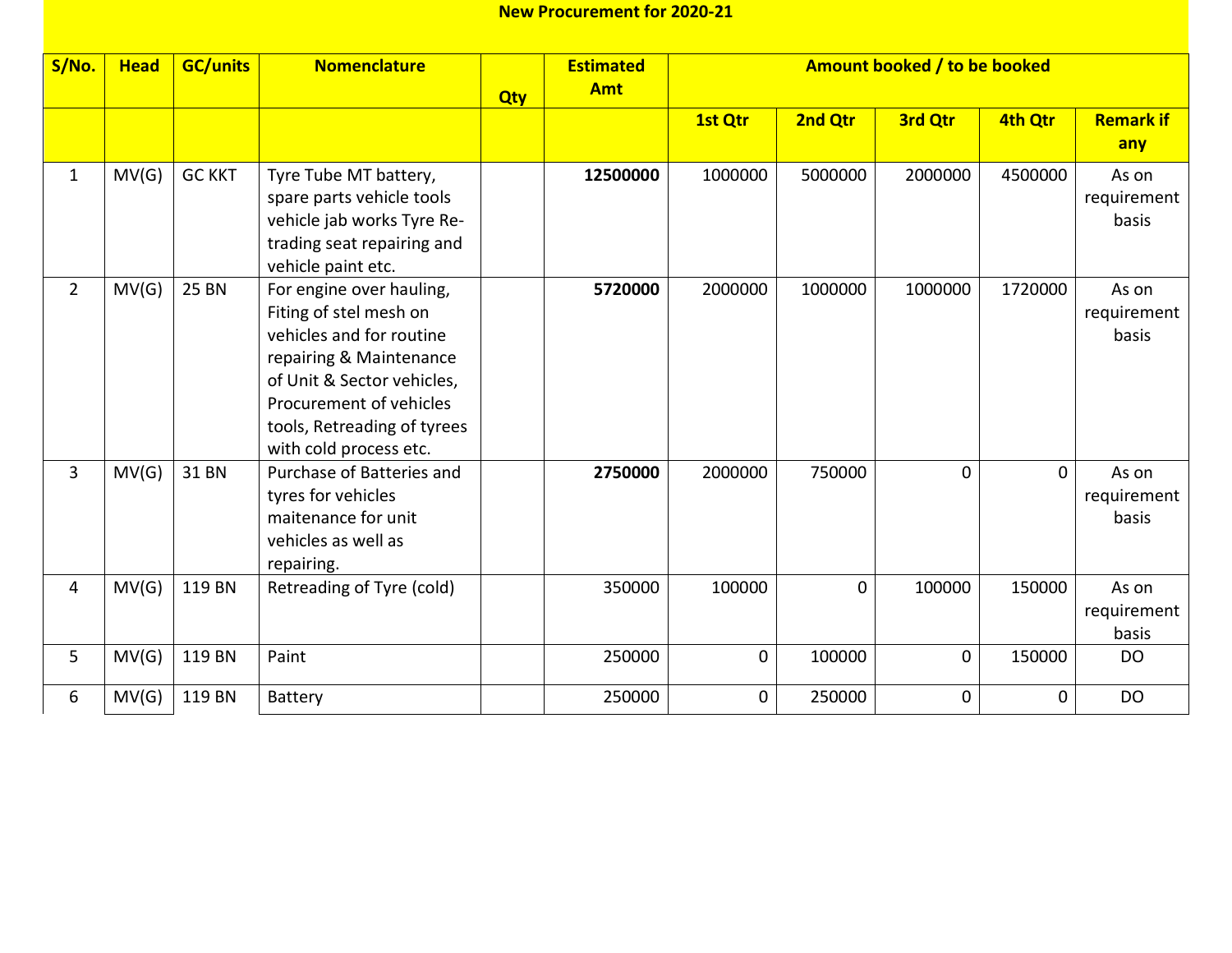| $\overline{7}$ | MV(G) | 119 BN | ALS of Ambulance                   | 250000  | 250000      | 0              | 0              | $\boldsymbol{0}$ | <b>DO</b>                     |
|----------------|-------|--------|------------------------------------|---------|-------------|----------------|----------------|------------------|-------------------------------|
| 8              | MV(G) | 119 BN | Workshop/Veh. Tools                | 150000  | $\mathbf 0$ | 150000         | 0              | $\mathbf 0$      | DO                            |
| 9              | MV(G) | 119 BN | Denting/Repair                     | 250000  | 100000      | $\overline{0}$ | $\mathbf 0$    | 150000           | <b>DO</b>                     |
| 10             | MV(G) | 119 BN | Semi Bullet Proof                  | 550000  | $\mathbf 0$ | 550000         | 0              | $\mathbf 0$      | <b>DO</b>                     |
| 11             | MV(G) | 119 BN | Spare Parts/Day to day<br>Repair   | 1000000 | $\mathbf 0$ | 500000         | $\mathbf 0$    | 500000           | <b>DO</b>                     |
| 12             | MV(G) | 119 BN | Registration of New Veh.           | 200000  | $\mathbf 0$ | 200000         | 0              | $\mathbf 0$      | <b>DO</b>                     |
| 13             | MV(G) | 119 BN | Tyre                               | 250000  | $\mathbf 0$ | $\mathbf 0$    | 250000         | $\mathbf 0$      | <b>DO</b>                     |
| 14             | MV(G) | 119 BN | Vehicle tools                      | 100000  | $\mathbf 0$ | 0              | 100000         | $\mathbf 0$      | <b>DO</b>                     |
| 15             | MV(G) | 119 BN | Workshop tools                     | 200000  | 100000      | $\mathbf 0$    | $\mathbf 0$    | 100000           | <b>DO</b>                     |
| 16             | MV(G) | 119 BN | Empty drum                         | 150000  | $\mathbf 0$ | 150000         | $\overline{0}$ | $\mathbf 0$      | <b>DO</b>                     |
| 17             | MV(G) | 119 BN | Tube                               | 30000   | $\mathbf 0$ | 0              | 30000          | $\mathbf 0$      | <b>DO</b>                     |
| 18             | MV(G) | 196 BN | Spare Parts of Vehicle MT<br>Store | 450000  | 200000      | $\mathbf 0$    | 250000         | $\mathbf 0$      | As on<br>requirement<br>basis |
| 19             | MV(G) | 196 BN | Spare Parts of M/C in MT<br>Store  | 350000  | $\mathbf 0$ | 200000         | $\mathbf 0$    | 150000           | <b>DO</b>                     |
| 20             | MV(G) | 196 BN | Tyre Retreading for                | 350000  | $\mathbf 0$ | 200000         | 150000         | $\pmb{0}$        | <b>DO</b>                     |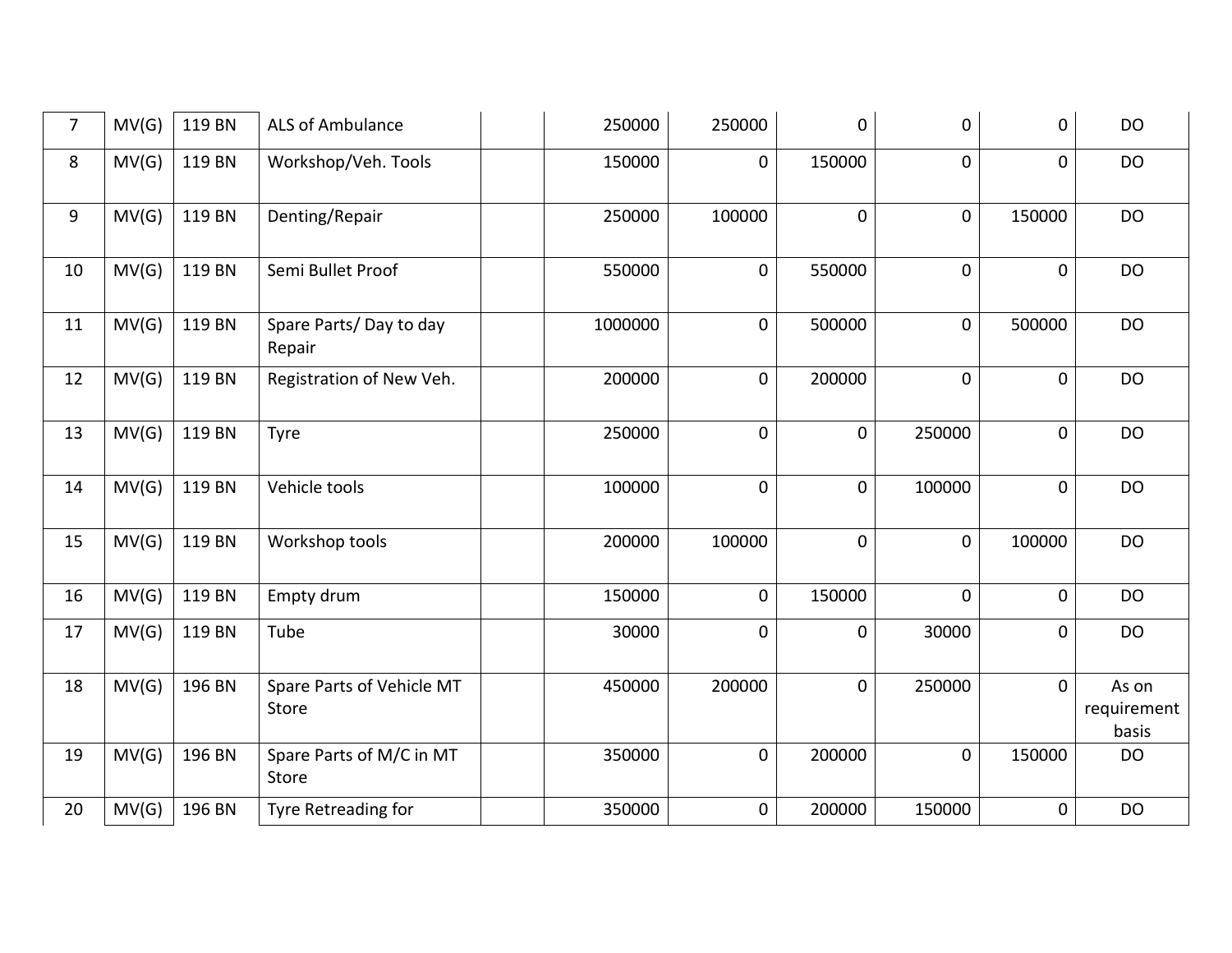|    |       |        | Vehicle                                                                                                     |                         |          |          |                |         |             |                               |
|----|-------|--------|-------------------------------------------------------------------------------------------------------------|-------------------------|----------|----------|----------------|---------|-------------|-------------------------------|
| 21 | MV(G) | 196 BN | Veh Running and Major<br>Repair With M/C                                                                    |                         | 600000   | 200000   | 0              | 200000  | 200000      | <b>DO</b>                     |
| 22 | MV(G) | 196 BN | Paint for Vehicle Painting                                                                                  |                         | 400000   | 200000   | $\overline{0}$ | 200000  | $\mathbf 0$ | DO                            |
| 23 | MV(G) | 196 BN | <b>Purchase of Tools</b>                                                                                    |                         | 250000   | 100000   | $\overline{0}$ | 150000  | $\mathbf 0$ | DO                            |
| 24 | MV(G) | 196 BN | <b>Purchase of Battery</b>                                                                                  |                         | 350000   | 0        | 100000         | 0       | 250000      | DO                            |
| 25 | MV(G) | 222 BN | Purchase of Batteries and<br>tyres for vehicles<br>maitenance for unit<br>vehicles as well as<br>repairing. |                         | 1870000  | $\Omega$ | 1870000        | 0       | $\Omega$    | As on<br>requirement<br>basis |
|    |       |        | <b>TOTAL</b>                                                                                                | <b>GC</b><br><b>KKT</b> | 29570000 | 6250000  | 11020000       | 4430000 | 7870000     |                               |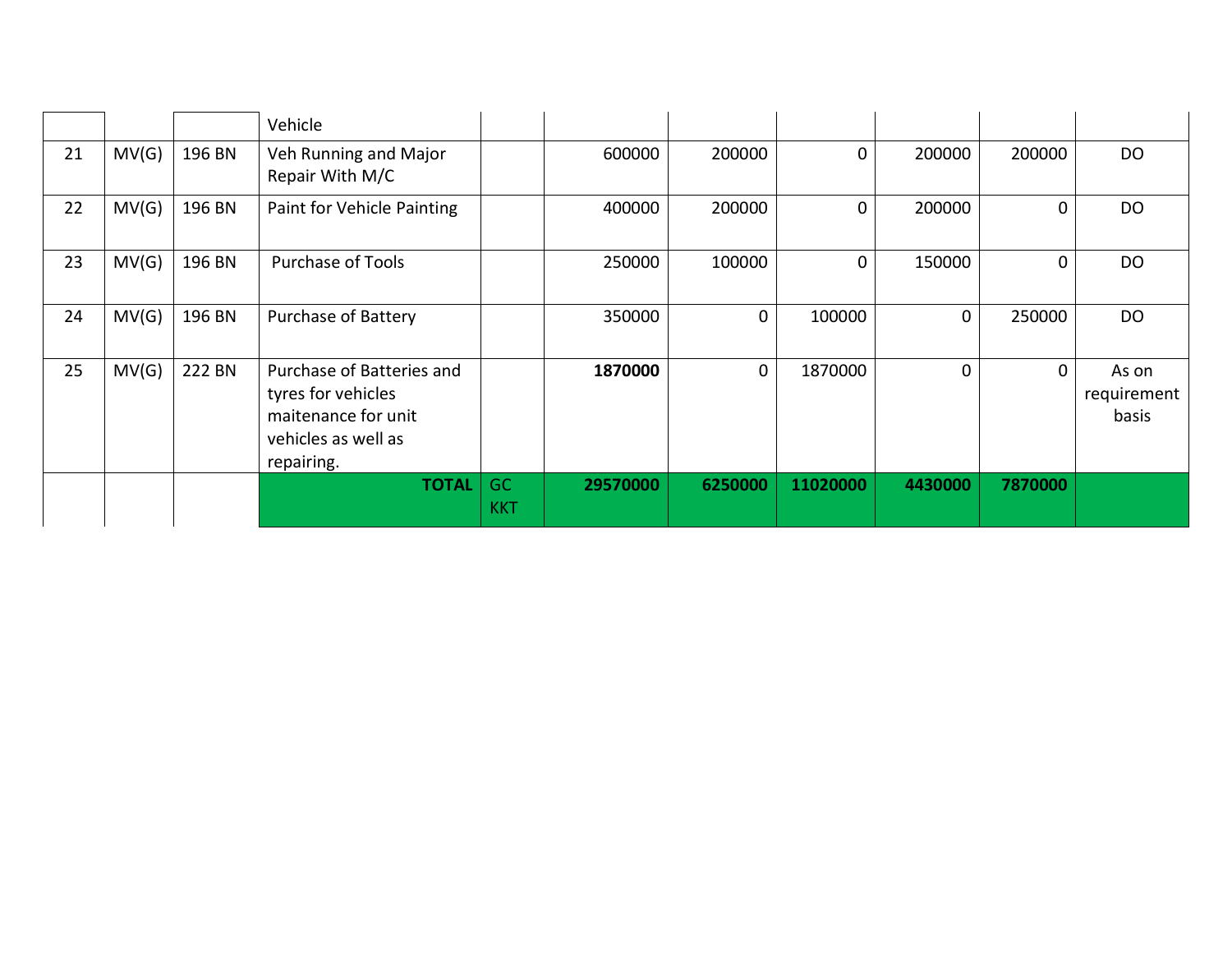|                | New Procurement for 2020-21-(Seperate sheet for each head) |                 |                                                                                                                                               |                               |                         |          |         |                              |         |                               |
|----------------|------------------------------------------------------------|-----------------|-----------------------------------------------------------------------------------------------------------------------------------------------|-------------------------------|-------------------------|----------|---------|------------------------------|---------|-------------------------------|
| S/No.          | <b>Head</b>                                                | <b>GC/units</b> | Nomenclature                                                                                                                                  | Qty                           | <b>Estimated</b><br>Amt |          |         | Amount booked / to be booked |         |                               |
|                |                                                            |                 |                                                                                                                                               |                               |                         | 1st Qtr  | 2nd Qtr | 3rd Qtr                      | 4th Qtr | <b>Remark if</b><br>any       |
| $\mathbf{1}$   | OE(IT)                                                     | <b>GC KKT</b>   | Maintenance and repair<br>of computer& purchase<br>of Antivirus , Mother<br>,Ram, SMPS,<br>Board<br>Software<br>Processor,<br>.Pen drive etc. | As on<br>requirement<br>basis | 200000                  | 20000    | 100000  | 20000                        | 60000   | As on<br>requirement<br>basis |
| $\overline{2}$ | OE(IT)                                                     | <b>25 BN</b>    | Maintenance of Office<br>Computer , repair<br>&<br>Purchase of Anti Virus<br>etc.                                                             | $\mathbf{0}$                  | 110000                  | 10000    | 50000   | $\mathbf{0}$                 | 50000   | As on<br>requirement<br>basis |
| $\overline{3}$ | OE(IT)                                                     | 31 BN           | Maintenance of Office<br>Computer , repair<br>&<br>Purchase of Anti Virus<br>etc.                                                             | $\mathbf{O}$                  | 110000                  | $\Omega$ | 50000   | 20000                        | 40000   | As on<br>requirement<br>basis |
| 4              | OE(IT)                                                     | 119 BN          | Maintenance of Office<br>Computer , repair<br>&<br>Purchase of Anti Virus<br>etc.                                                             | $\mathbf 0$                   | 264000                  | 60000    | 60000   | 60000                        | 84000   | As on<br>requirement<br>basis |
| 5              | OE(IT)                                                     | 196 BN          | Maintenance of Office<br>Computer , repair<br>୍ଷ<br>Purchase of Anti Virus<br>etc.                                                            | $\mathbf{0}$                  | 165000                  | 15000    | 50000   | 50000                        | 50000   | As on<br>requirement<br>basis |
| 6              | OE(IT)                                                     | 222 BN          | Maintenance of Office<br>&<br>Computer , repair                                                                                               | $\mathbf{0}$                  | 132000                  | 25000    | 50000   | 50000                        | 7000    | As on<br>requirement          |